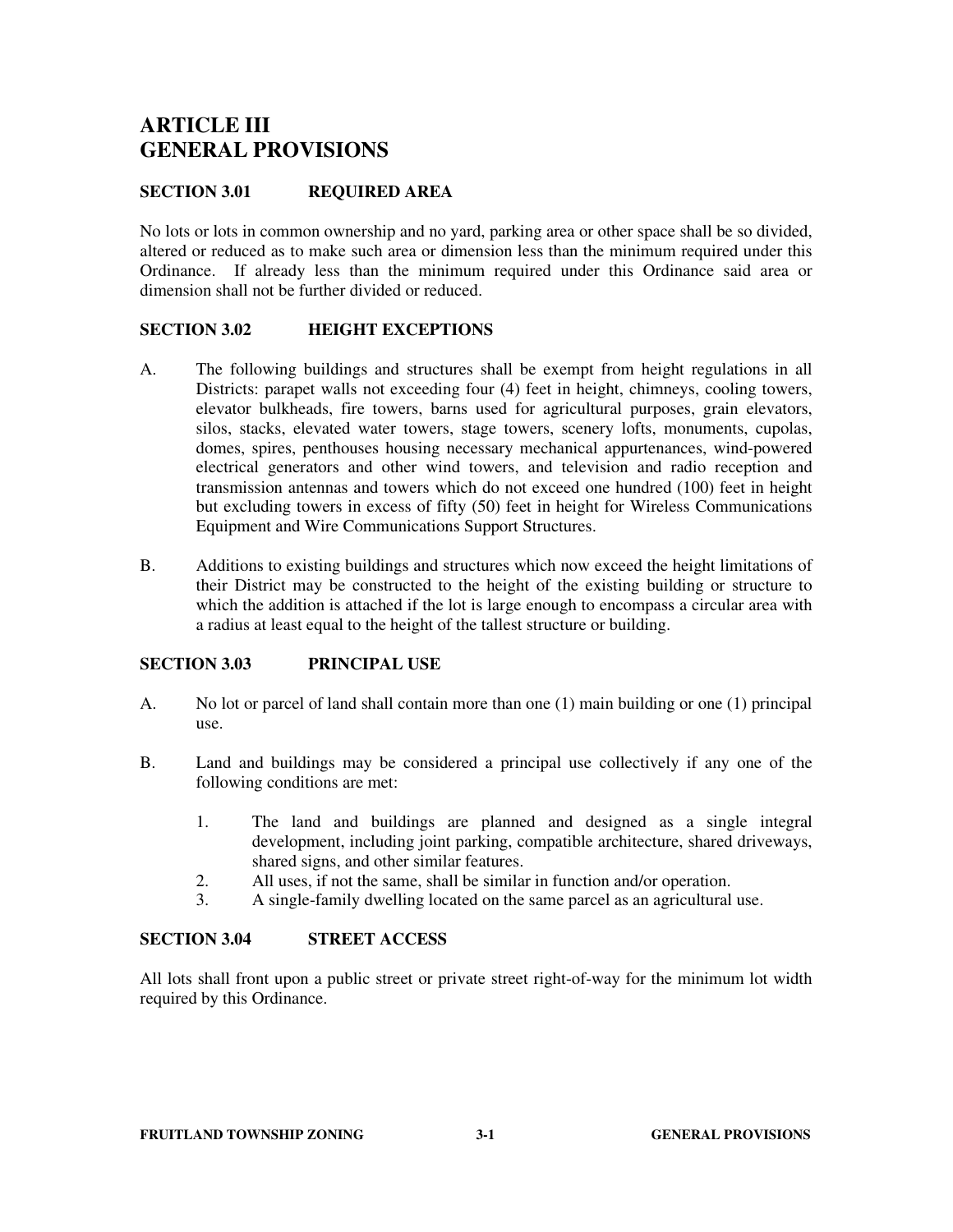#### **SECTION 3.05 BASIS OF DETERMINING FRONT YARD REQUIREMENTS**

- A. The front yard setback line shall be measured from the right-of-way line to an imaginary line across the width of the lot drawn at the minimum required front setback distance for that district, except as noted below.
- B. Where an average setback line less than that which is required by this Ordinance has been established by existing buildings located within two hundred (200) feet of the proposed building on the same side of the street, such average setback shall apply.
- C. On corner lots, the front yard and side yard requirements shall apply as set forth in the site development standards for the applicable zoning district in which the corner lot is located. In the case of a row of double frontage lots, one street will be designated as a front street for all lots. If there are existing structures in the same block fronting on one or both of the streets, the required front yard setback shall be observed on those streets where such structures presently front.
- D. On waterfront lots, the front yard requirements shall apply on the street side of the lot.

### **SECTION 3.06 MINIMUM LOT WIDTH FOR IRREGULAR SHAPED LOTS**

The minimum lot width for a lot on a cul-de-sac or other irregularly shaped lot shall be measured at the front yard setback line and shall not be diminished throughout the rest of the lot. Such lots shall have a minimum lot width of forty (40) feet at the front property line.

### **SECTION 3.07 PROJECTIONS INTO YARDS**

- A. Architectural features may project a maximum of four (4) feet into a front or rear yard setback area, but, except for a corner lot, shall not project into the side yard setback. On a corner lot an architectural feature may project a maximum of four (4) feet into the side yard setback facing the street.
- B. Porches, terraces, decks, balconies, window awnings, and similar structures which are open on all sides, unenclosed and uncovered:
	- 1. may project a maximum of ten (10) feet into a front yard setback area.
	- 2. may project a maximum of fifteen (15) feet into a rear yard setback area; but
	- 3. shall not project into a side yard setback area.
	- 4. on parcels contiguous to Lake Michigan, White Lake and Duck Lake, the highest point of any deck, including railings, shall not exceed 6' above the original grade.
- C. If such structures are permanently enclosed on any side or covered in any manner, they shall be considered a part of the main building.
- D. Eaves may project into any yard setback but shall not project into any such setback more than Twenty-Four inches.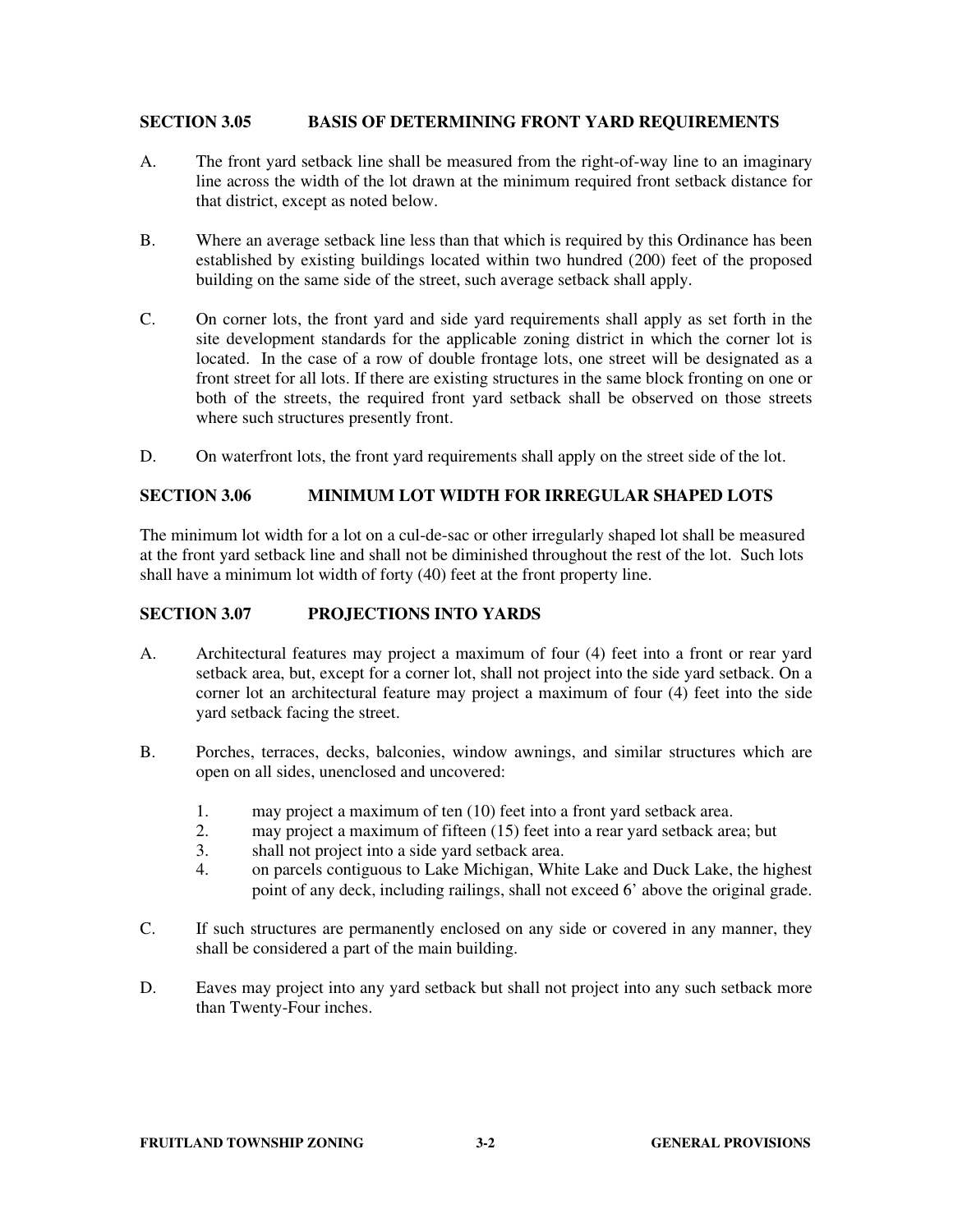### **SECTION 3.08 ACCESSORY BUILDINGS AND USES**

- A. Accessory buildings attached to dwellings or other main buildings, including enclosed porches and garages, shall be deemed a part of such buildings and must conform to all regulations of this Ordinance applicable to such main buildings.
- B. On corner lots, accessory buildings or uses shall meet the site development standards for the zoning district in which the accessory building is located. In the case of double frontage lots, one street will be designated as the front street for all lots and accessory buildings or uses shall be located no nearer to the front street than the required front yard setback line. If there are existing structures in the same block fronting on one or more of the streets, the required front yard setback shall be observed on those streets where such structures presently front.
- C. An accessory building or use shall only be permitted on a lot which contains a principal use or main building.
- D. No part of a detached accessory building shall be used for independent living facilities for one or more persons. No accessory building shall include all the permanent provisions for living, sleeping, eating, cooking and bathroom facilities.
- E. Detached accessory buildings shall:
	- 1. be located a minimum of ten (10) feet from any building on the lot;
	- 2. be placed at least two hundred (200) feet from the road right-of-way if located in the front yard, between the house and road in the RR, LDR, MDR, MHDR, and HDR Districts.
- F. Setbacks for detached accessory buildings shall be measured to the eaves of the building.
- G. Accessory building sizes, heights and setbacks.
	- 1. The total area for all accessory buildings shall not exceed the maximum footprint areas noted below, except that in no case shall the total square footage of all accessory buildings exceed thirty-two hundred (3,200) square feet.
	- 2. Maximum floor areas and heights (as measured from the ground to the highest point of the roof) and setbacks for buildings accessory to single and two-family dwellings:

| MAXIMUM ACCESSORY BUILDING FOOTPRINT SIZE |                                 |  |
|-------------------------------------------|---------------------------------|--|
| Parcel Size                               | Maximum Building Footprint Size |  |
| Less than 1.00 acre                       | 672 square feet                 |  |
| 1.00 to 1.99 acres                        | 888 square feet                 |  |
| 2.00 to 2.99 acres                        | $1,104$ square feet             |  |
| 3.00 to 3.99 acres                        | 1,536 square feet               |  |
| 4.00 to 4.99 acres                        | 1,968 square feet               |  |
| 5.00 to 9.99 acres                        | 2,400 square feet               |  |
| 10.00 to 19.99 acres                      | 2,800 square feet               |  |
| 20 acres and over                         | 3,200 square feet               |  |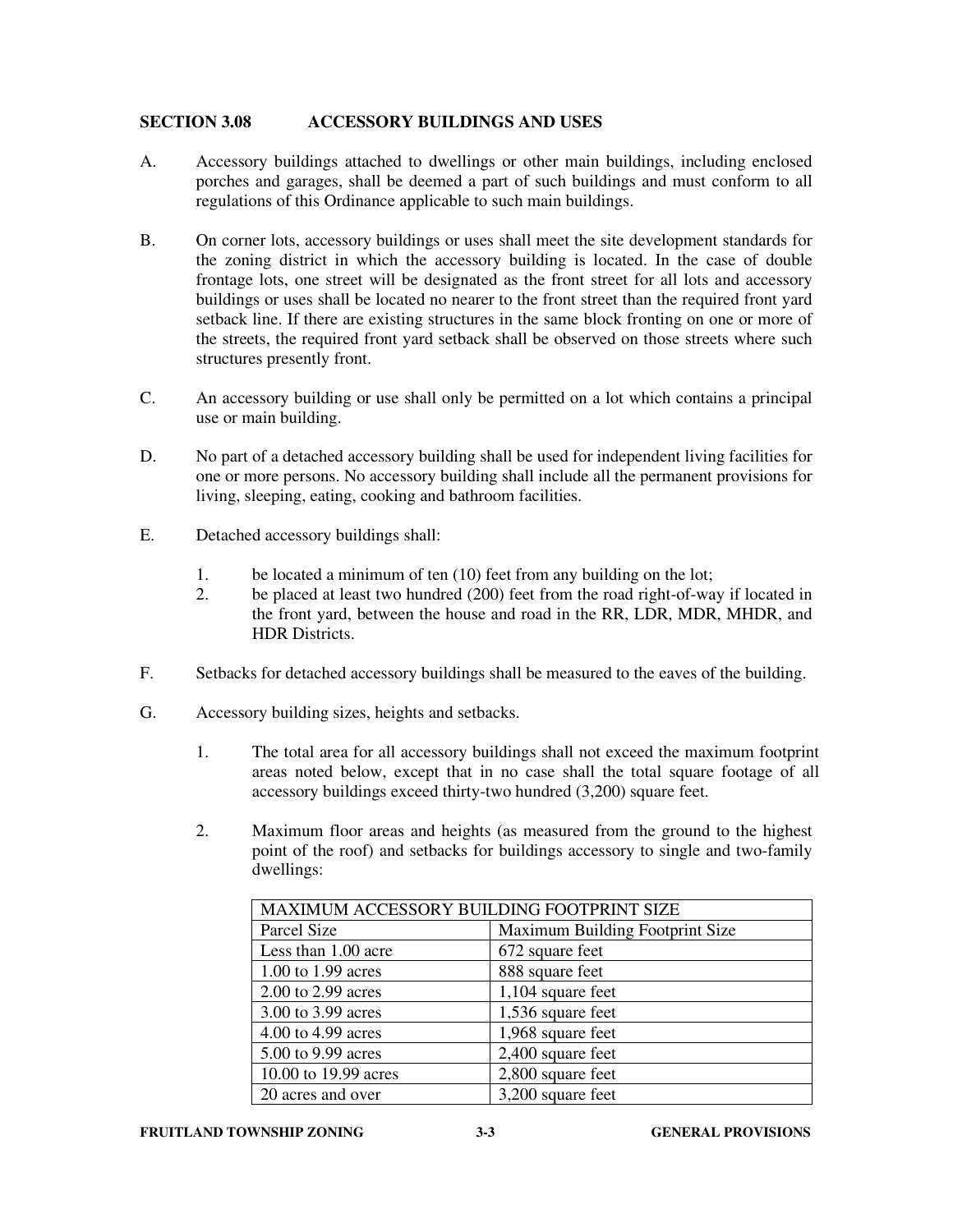| MAXIMUM ACCESSORY BUILDING HEIGHT |                         |  |
|-----------------------------------|-------------------------|--|
| <b>Building Footprint Size</b>    | Maximum Building Height |  |
| Less than 673 square feet         | 22 feet                 |  |
| $673$ to 1,103 square feet        | 24 feet                 |  |
| 1,104 to 2,400 square feet        | 24 feet                 |  |
| $2,401$ to 3,200 square feet      | 35 feet                 |  |

| ACCESSORY BUILDING SIDE AND REAR YARD SETBACKS |                          |         |  |  |
|------------------------------------------------|--------------------------|---------|--|--|
| <b>Building Footprint Size</b>                 | Minimum Building Setback |         |  |  |
|                                                | Side                     | Rear    |  |  |
| 100 square feet or less                        | 10 feet                  | 5 feet  |  |  |
| Less than 673 square feet                      | 10 feet                  | 10 feet |  |  |
| $673$ to 1,104 square feet                     | 15 feet                  | 15 feet |  |  |
| $1,104$ to 2,400 square feet                   | 25 feet                  | 25 feet |  |  |
| $2,401$ to $2,800$ square feet                 | 50 feet                  | 50 feet |  |  |
| $2,801$ to 3,200 square feet                   | 75 feet                  | 75 feet |  |  |

- 3. The requirements for accessory buildings in the Shoreline Overlay District shall prevail.
- 4. Maximum floor areas and heights (as measured from the ground to the highest point of the roof) for buildings accessory to uses other than single and two-family dwellings:
	- a. Multiple-family developments: nine hundred (900) square feet.
	- b. Other uses in Nonresidential Districts and nonresidential uses in Residential Districts: not to exceed twenty-five percent (25%) of the ground floor area and the allowable height of the main building(s) for the District in which the use is located.
- H. The architectural character of any accessory building shall be substantially compatible with that of the principal building.

# **SECTION 3.09 REGULATIONS APPLICABLE TO ALL SINGLE-FAMILY DWELLINGS**

It is the intent of this Section to establish minimum standards of construction and appearance for all single-family dwellings placed in the Township, whether constructed on a lot or manufactured home. Construction and/or placement of a single-family dwelling on any lot or parcel shall be permitted only if the dwelling complies with all the following standards:

- A. If the dwelling unit is a manufactured home, the manufactured home must either be:
	- 1. new and certified by the manufacturer and/or appropriate inspection agency as meeting the Mobile Home Construction and Safety Standards of the U.S. Department of Housing and Urban Development of 1976, as amended, or any similar successor or replacement standards which may be promulgated; or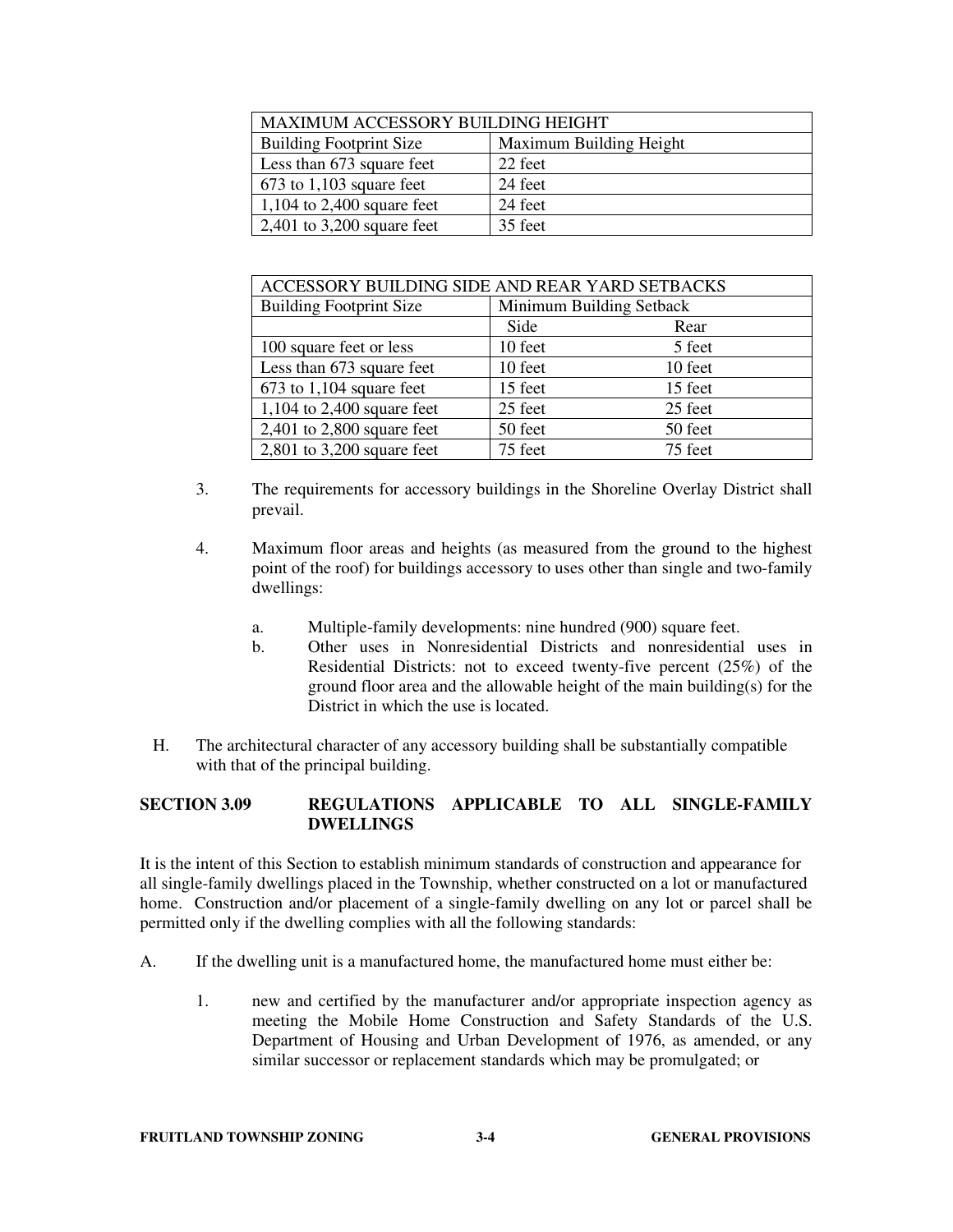- 2. used and certified by the manufacturer and/or appropriate inspection agency as meeting the standards referenced in subsection (1) above, and found, on inspection by the Building Inspector or his designee, to be in excellent condition and safe and fit for residential occupancy.
- B. The dwelling unit shall comply with all applicable building, electrical, plumbing, fire, energy and other similar codes which are or may be adopted by the Township, and with applicable federal or state standards or regulations for construction. Appropriate evidence of compliance with such standards or regulations shall be provided to the Building Inspector.
- C. The dwelling unit shall comply with all restrictions and requirements of this Ordinance, including without limitation, the lot area, lot width, residential floor area, yard, and building height requirements of the District in which it is located.
- D. The dwelling unit shall be firmly attached to a permanent continuous foundation which complies with applicable provisions of the building code adopted by the Township. Permanently attached steps shall also be required where a change in elevation requires such steps.
- E. If the dwelling unit is a manufactured home, the manufactured home shall be installed with the wheels and towing mechanism removed.
- F. The dwelling unit shall have a minimum horizontal dimension across any front, side or rear elevation of twenty-four (24) feet at time of manufacture, placement or construction.
- G. The dwelling unit shall have a roof overhang of not less than twelve (12) inches.
- H. The dwelling unit shall be connected to public sewer and water supply systems, or to private facilities for potable water and disposal of sewage approved by the Muskegon County Health Department.
- I. The foregoing standards shall not apply to a manufactured home located in a manufactured home park licensed by the Michigan Mobile Home Commission and approved by the Township according to the provisions contained in Article IX in this Ordinance except to the extent required by state or federal law.
- J. Additions, rooms or other area of dwellings shall be constructed with materials and craftsmanship of similar quality to the original structure and shall be permanently attached to the principal structure and constructed on a foundation as required by the applicable building code.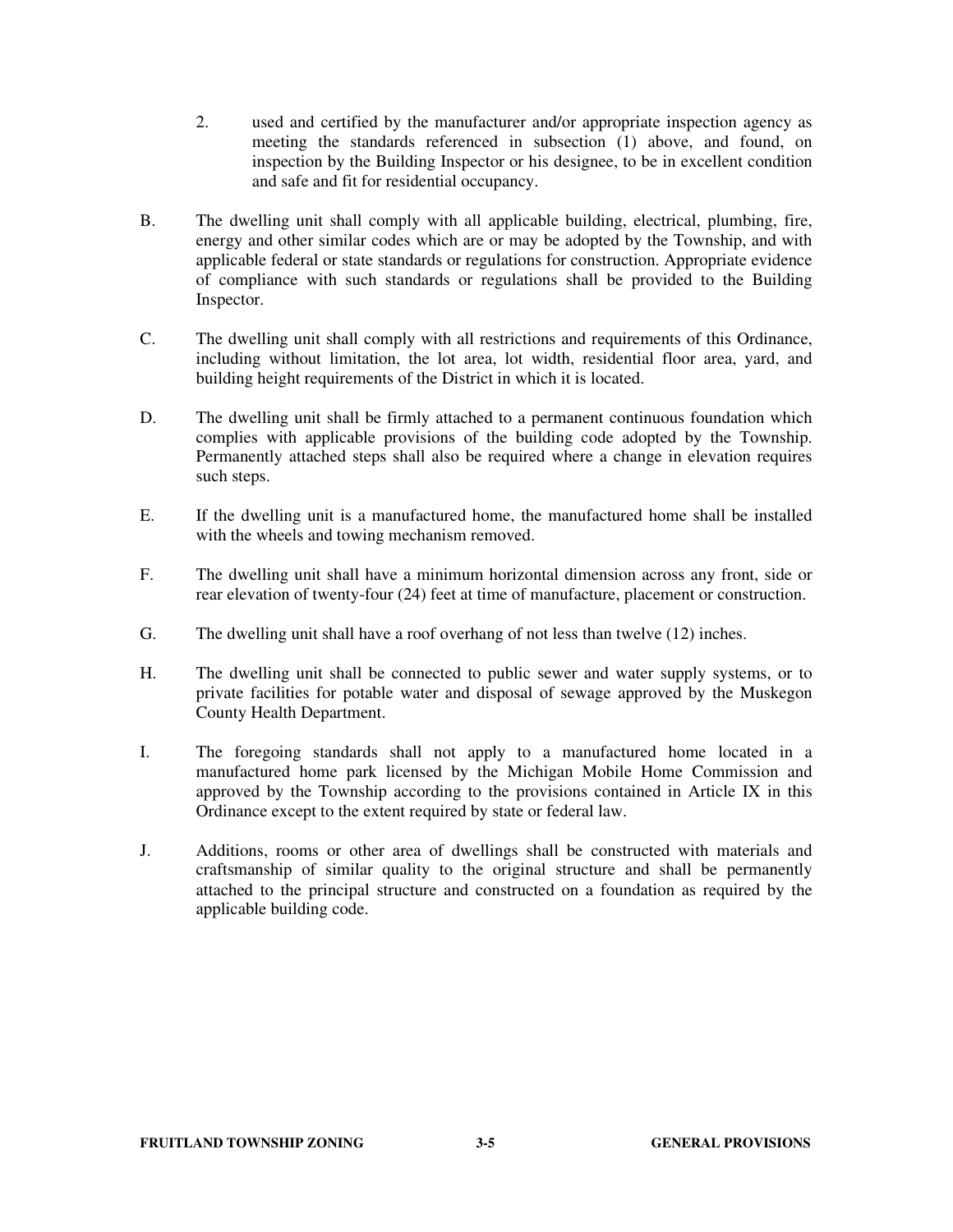# **SECTION 3.10 TEMPORARY STRUCTURES OR BUILDINGS REQUIRING ZONING ADMINISTRATOR AUTHORIZATION**

#### A. Temporary Structures for Nonresidential Purposes

Temporary structures may be allowed in non-residential districts upon issuance of a permit by the Zoning Administrator. Upon application, the Zoning Administrator may issue a permit for a temporary office building or construction trailer that is incidental and necessary for construction at the site where it is located, including the storage of building supplies and machinery, temporary storage buildings, customary trade, contractor or architect identification sign in connection with a construction project. Such structures shall be removed within 15 days after construction is completed. Each permit shall specify a location for such structure and shall be valid for a period of not more than 12 calendar months. Permits may be renewed by the Zoning Administrator for one additional successive period of 180 days or less at the same location and for the same purpose.

### B. Temporary Dwellings for Residential Purposes

The Zoning Administrator may issue a permit for temporary use of a structure as a temporary dwelling (1) as a temporary living quarters if there is a dwelling on the same parcel that will be demolished, or (2) for use as a temporary dwelling for the occupants of a dwelling damaged by fire or storm, wind, act of God or other casualty. Temporary structures are not allowed in nonresidential zoning districts except as provided above. Temporary dwellings may be allowed according to the following requirements, standards and conditions:

- 1. The temporary dwelling must be located within 100 feet of the principal residential dwelling.
- 2. The temporary dwelling has a water system and septic tank system that meets the requirements of the Health Department. A certificate from said department showing such compliance, including reserve drain field area, shall be filed with the building inspector before any use or occupancy.
- 3. A site plan with lot dimensions showing the proposed location of the temporary dwelling must be provided. A legal description for the lot shall also be provided.
- 4. There must be sufficient area to meet the minimum set back requirements and the temporary dwelling must be no less than three (3) feet from any lot line.
- 5. Unless the temporary dwelling is an existing structure that meets code, it must be a manufactured home. Accessory buildings, tents, recreational vehicles, trucks, cars, campers, cardboard boxes or any other vehicle or structure shall not be used as temporary dwellings.
- 6. If the temporary dwelling is a manufactured home, it shall have skirting of noncorrosive metal or plastic. All plumbing, electrical apparatus, insulation and installation and construction within and connected to the mobile home shall be of a type and quality conforming in all material respects to the safety requirements contained in the mobile home construction and safety standards as promulgated by the rules of the U.S. Department of Housing and Urban Development (HUD) specifications for mobile home construction as amended.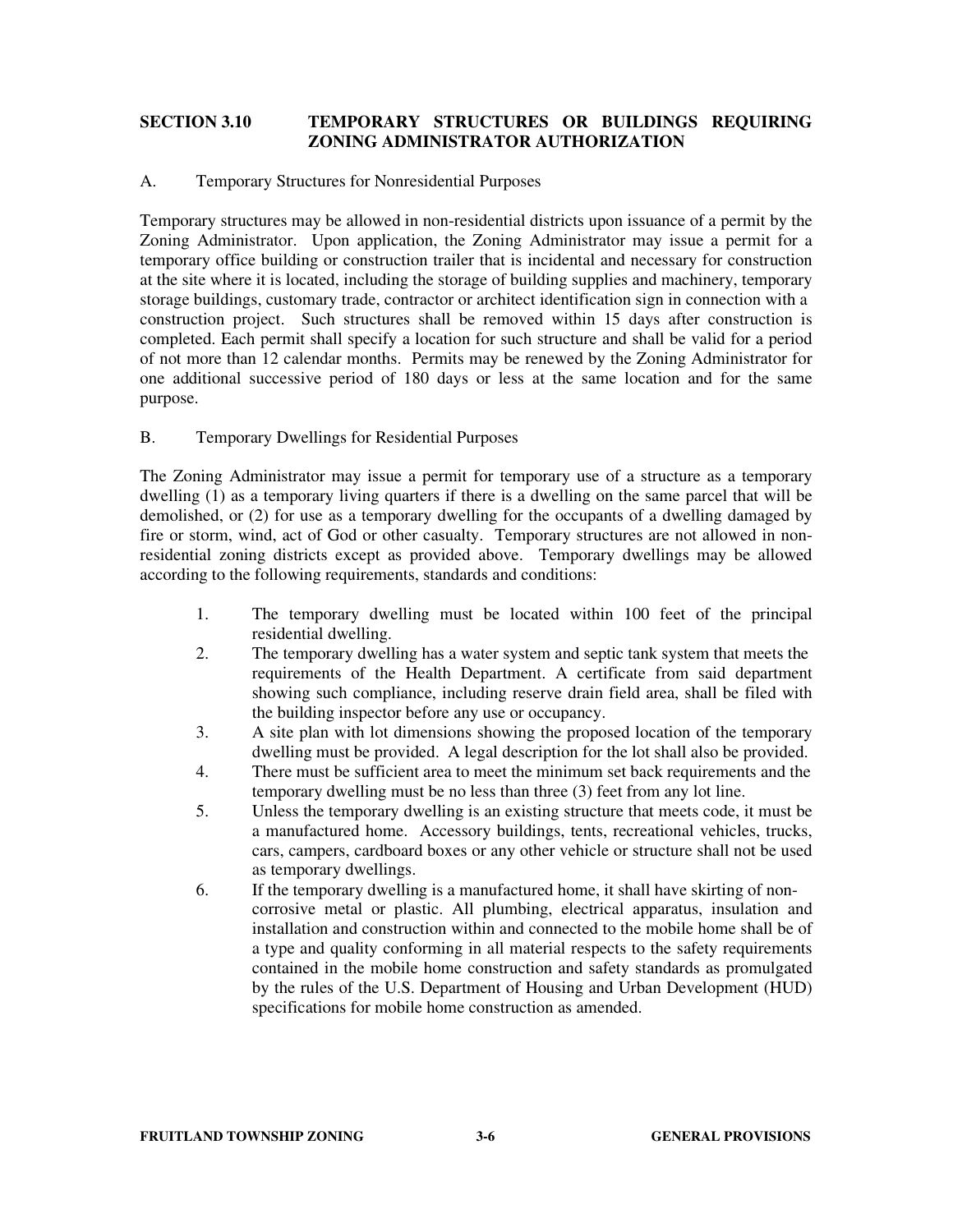- 7. The applicant must demonstrate the ability and intent to erect, reconstruct, and/or complete a permanent dwelling on the premises by first submitting plans for, and receive a building permit for the construction or reconstruction of a permanent dwelling upon the premises.
- 8. The applicant must commence construction or reconstruction of the permanent dwelling within ninety (90) days after issuance of the building permit.
- 9. The temporary dwelling shall cease to be used as a dwelling upon completion and occupancy of the permanent dwelling upon the premises, and must be removed within thirty (30) days after the purpose for which the permit was issued no longer exists.
- 10. Permits issued to owners of property under this section shall be revocable upon thirty (30) days notice. Said notice shall be given by the Zoning Administrator or his designee and shall include specific violations of the Zoning Ordinance existent on that date. If the owner demonstrates compliance with the Zoning Ordinance prior to the expiration of said thirty (30) day period, the Zoning Administrator or his designee shall have the authority to rescind the notice.

Each permit shall specify a location for the temporary dwelling and shall be valid for a period of not more than 12 calendar months. Permits may be renewed by the Zoning Administrator for one additional successive period of 180 days or less at the same location for the same purpose. It shall be the property owner's responsibility to renew a permit. Failure to renew a permit within the specified time shall constitute expiration of the permit.

If the parcel already has a dwelling that will be demolished, the following additional conditions shall apply:

- 1. A written agreement shall be entered into between the property owner and the township setting forth the specific agreement regarding demolition. The agreement shall be signed by all persons having an interest in the property and by two (2) township officials. All signatures shall be notarized and the agreement shall be kept on file at the township hall.
- 2. All demolition must be completed within 180 days from the date the agreement is signed by all of the parties. The applicant must provide a financial guaranty of performance equal to 150% of the estimated cost of demolition as determined by the Zoning Administrator.
- C. Approval Standards And Conditions

In considering authorization for all temporary buildings, the Zoning Administrator shall consider the following standards and may attach reasonable conditions to temporary structures to ensure that the standards of this section are met. The Zoning Administrator shall determine that:

- 1. The structure will not have an unreasonable detrimental effect upon adjacent properties.
- 2. The structure is reasonably necessary for the convenience and safety of the construction proposed.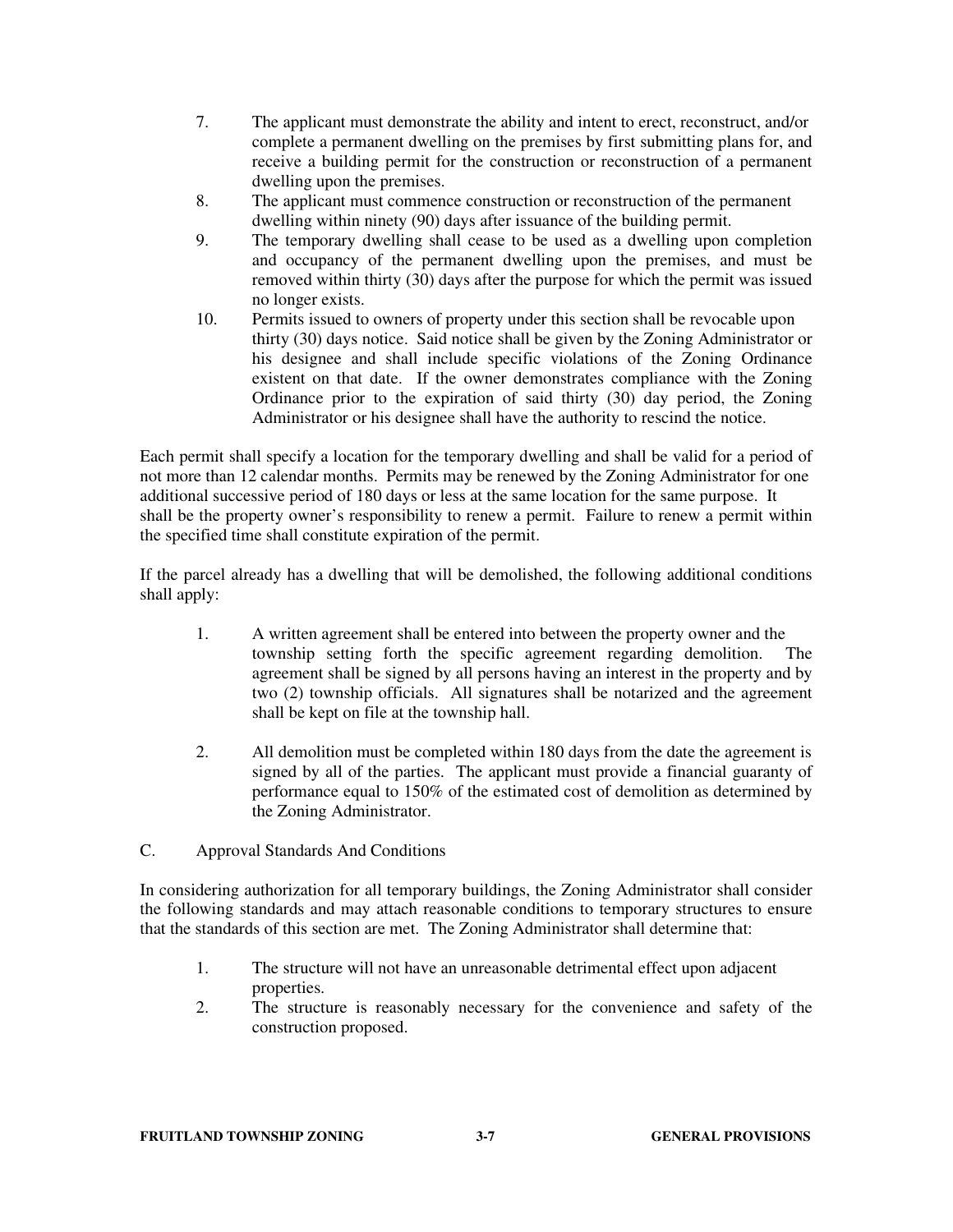- 3. The structure does not adversely impact the character of the surrounding neighborhood.
- 4. Access to the structure is located in a safe location.

In any event, the temporary structures and all debris shall be removed within thirty (30) days after completion of the work or expiration of the permit. Temporary buildings incidental to construction work shall be removed promptly upon completion or abandonment of work.

The fee to be paid for the issuance of a temporary dwelling permit for a temporary dwelling shall be established by the Township Board. If a permit is renewed, an additional fee will be collected. The Zoning Administrator shall revoke the temporary dwelling permit at any time if the usage violates any of the requirements outlined in this section. If a permit is revoked, the unit must be vacated and removed from the property within thirty (30) days, or it constitutes a violation of the Ordinance and is subject to the penalties outlined in this Ordinance.

# **SECTION 3.11 FENCES, WALLS, BERMS AND SCREENS**

Notwithstanding other provisions of this ordinance, fences, walls, berms and screens may be permitted with a zoning permit.

- 1. No fence, wall, berm, sign, screen or any planting shall be erected in the road right-ofway or be maintained in such a way as to conflict with clear vision areas.
- 2. Fences on platted lots of record shall not contain barbed wire, electric current, charge of electricity, dangerous materials such as, but not limited to broken glass, bottle caps, or chain link type fences with sharp wire edges upwardly exposed. Exception: Fences enclosing domesticated animals, and for bona fide agricultural operations may use barbed wire, electric current, or other materials necessary.
- 3. Fences which enclose public or privately-owned parks, or recreational grounds or playgrounds, or public landscaped areas, shall not exceed nine (9) feet in height *as*, measured to the highest part of the fence, and shall not obstruct vision to an extent greater than twenty-five percent (25%) of their total area.
- 4. Within the limits of the rear yard, no fence, wall, or other screening structure other than evergreens, deciduous trees, shrubs, and bushes shall be erected higher than seven (7) feet above the surface of the ground.
- 5. Agricultural fencing: No farm animals shall be kept except within an entirely enclosed structure consisting of either a building or an area completely surrounded by fencing. The structure shall be of a height and kind sufficient to prevent animals from wandering at large. Fencing for cervidae facilities shall be in accordance with State of Michigan guidelines and requirements. Such structures shall be located as required by the applicable provisions of the particular district in which the structure is located.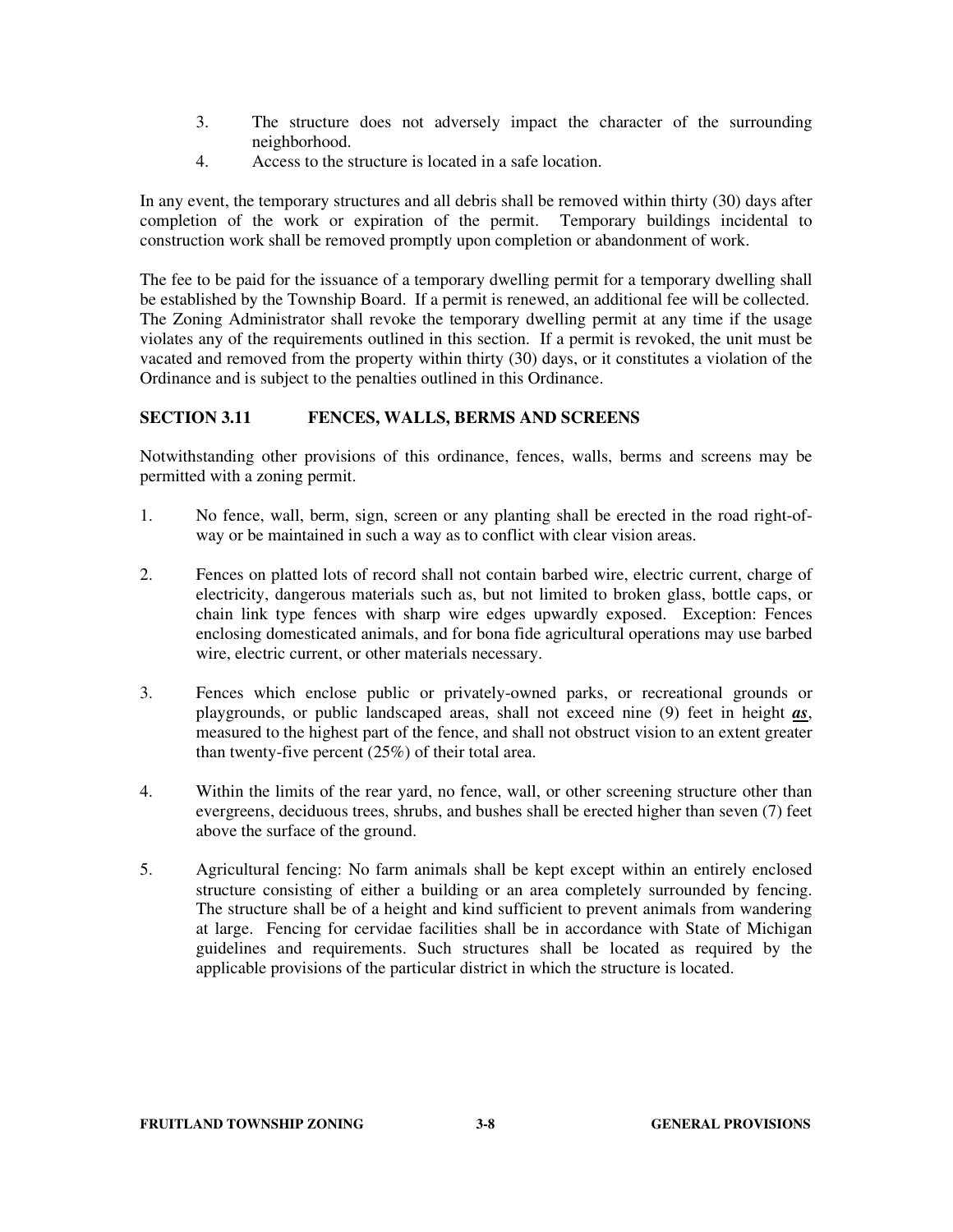#### NON-LAKEFRONT LOTS

Any fences, walls, berms or screens erected between the required front yard setback line, or the rear of the house whichever is closest, and up to the street right-of-way, must not be in excess of five (5) feet in height as measured to the highest part of the fence, wall, berm or screen at any point.

Fences, walls, berms or screens shall not exceed seven (7) feet in height as measured to the highest part of the fence, wall, berm or screen if erected between the required front yard setback line or the rear of the house whichever is closest, and rear yard lot line.

### LAKEFRONT LOTS

In the Critical Dunes and High-Risk Erosion areas, any fences, berms and walls built, and any vegetative planting and/or removal, must comply with all State and or Federal regulations.

Any fence, wall, berm, or screen erected between the required front yard setback line or the rear of the house whichever is closest, and up to the street right-of-way, must not be in excess of five (5) feet as measured to the highest part of the fence, wall, berm or screen at any point.

Fences, walls, berms or screens shall not exceed seven (7) feet in height as measured to the highest part of the fence, wall, berm or screen at any point if erected between the required front yard setback line, or the rear elevation of the main house whichever is closest. In calculating the rear elevation of the main house to side yard lot line, measure perpendicular from the side yard lot line to the house rear elevation wall. Projections into rear yard, such as porches, dormers or decks shall not be used for this calculation.

For lakefront lots no fence, wall, berm, or screen shall be higher than four (4) feet in height between the shoreline and the lakeside of the home as measured perpendicular to the side yard lot line. On Lakefront lots that have no principal building the height of a fence, wall, berm or screen may not exceed four (4) feet. Fences on lakefront lots may be permitted with a zoning permit within the side setback of any yard provided that such fences meet the following:

- 1. Such fences must be for the purpose of delineation of property lines, not for the intent of obscuring vision or blocking out of natural light.
- 2. Such fences must be of man-made material or wood and must be intended for permanent installation.
- 3. Such fences must not exceed a maximum height of four (4) feet as measured to the highest part of the fence, wall, berm or screen at any point.
- 4. Fence materials such as plastic or wood/twisted style "snow" fences are not acceptable for permanent installations. Unless otherwise specified, all residential fences must be constructed of wood product, composite wood, rigid vinyl, wrought iron or chain link and shall comply with all State and or Federal regulations in the Critical Dunes and High-Risk Erosion areas.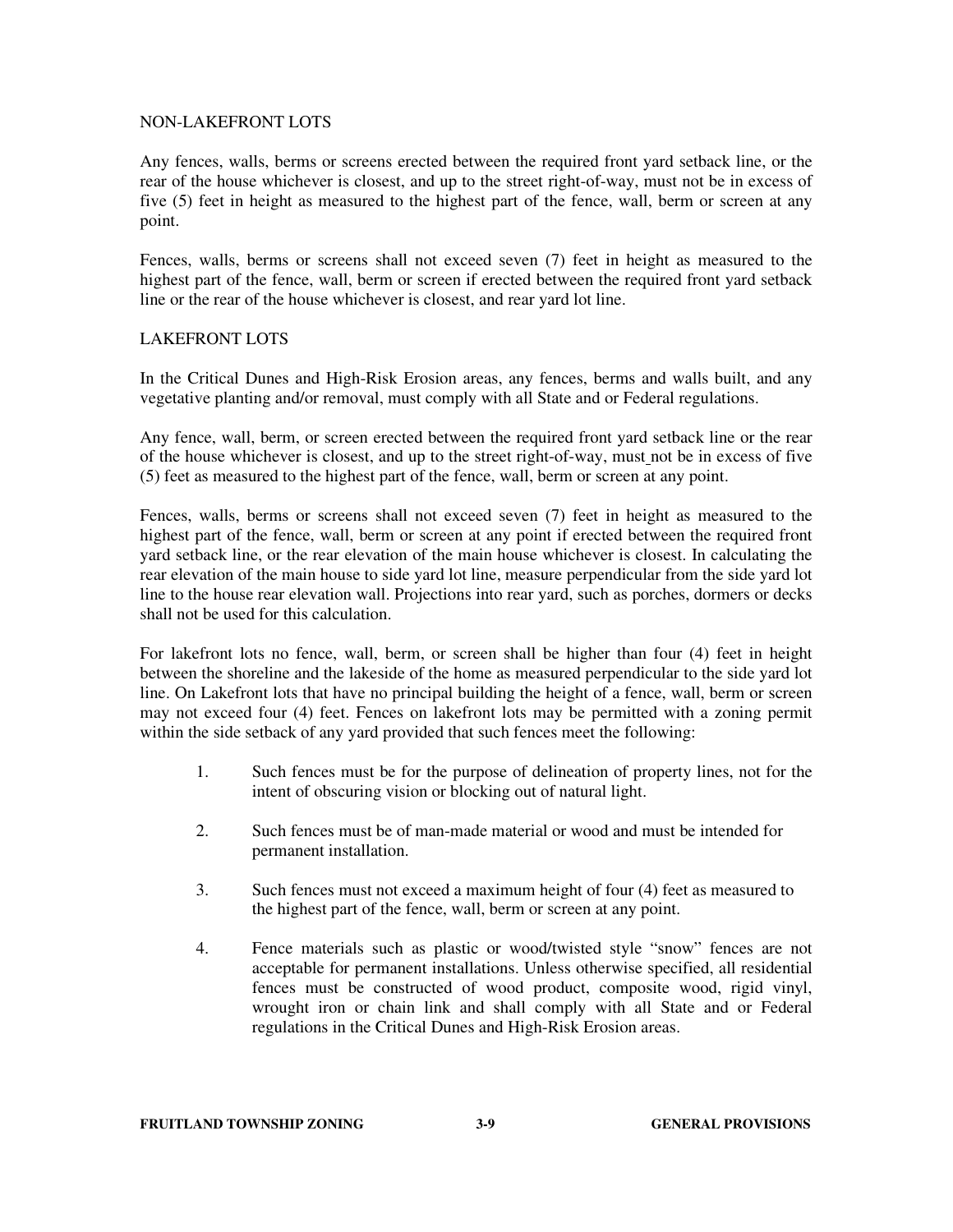

### **SECTION 3.12 CLEAR VISION AREAS**

- A. No plantings, fences, walls, berms or screens shall be established or maintained on any lot which will obstruct the view of a vehicle driver approaching the intersection of public roads, private streets or any combination thereof. Such unobstructed corner shall be a triangular area formed by the street right-of-way, a line connecting them not less than ten (10) feet from the intersection of the street lines or in the case of a rounded property corner from the intersection of the street right-of-way extended. The Zoning Administrator may require a distance of more than ten (10) feet of unobstructed vision, if necessary to provide for a clear vision area.
- B. No plantings, fences, walls, hedges, berms, or screens, shall be established in any setback area which, in the opinion of the Zoning Administrator, will obstruct the view of a driver, or a vehicle, approaching or leaving a driveway or adjacent roadway.

#### **SECTION 3.13 GREENBELT AND LANDSCAPING**

A. In order to provide a protective screening for Residential Districts or uses adjacent or near Nonresidential Districts or uses, a landscaped greenbelt may be required by the Township to be installed on the Nonresidential District or use property.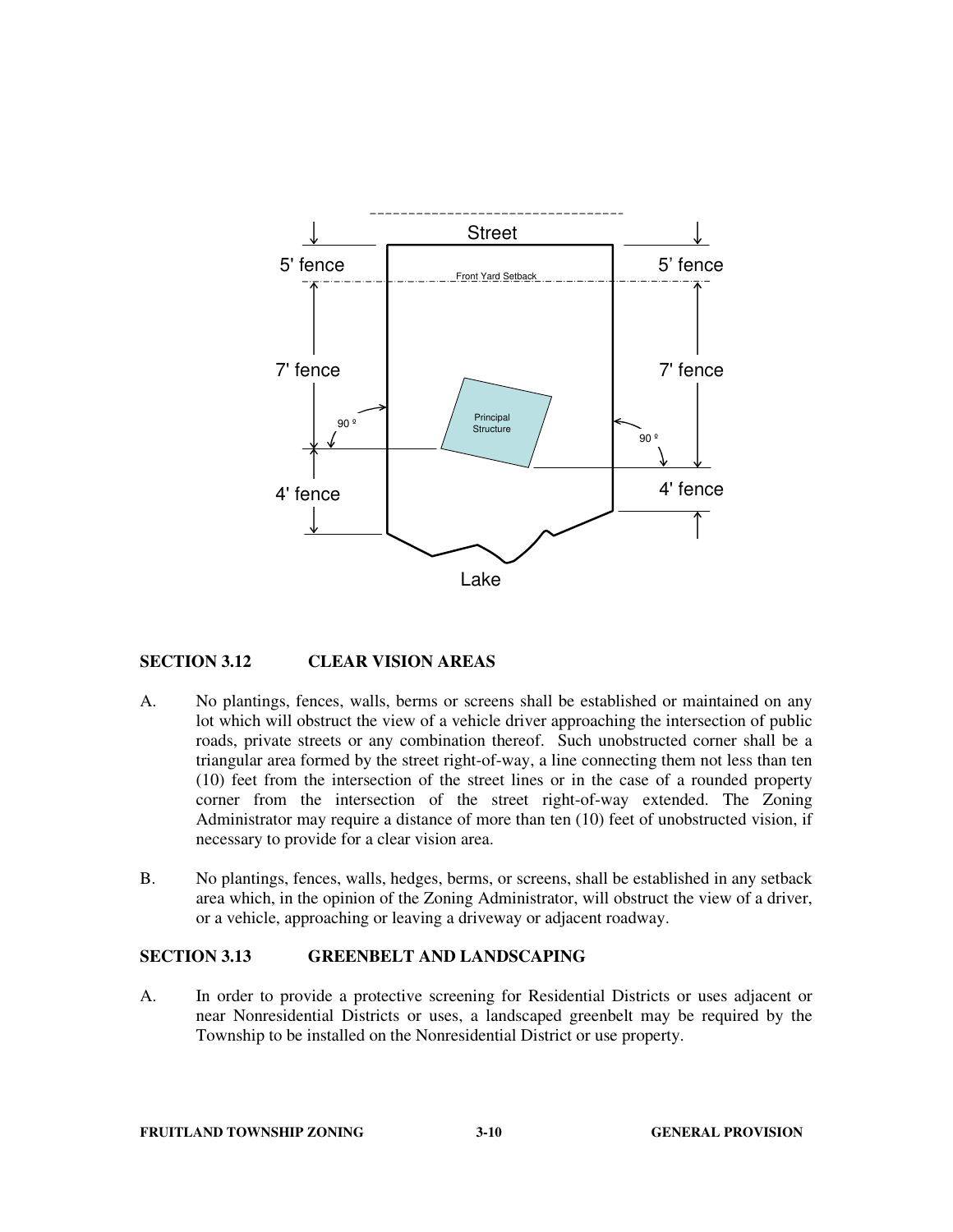- B. The greenbelt shall be a strip of at least ten (10) feet in width planted and maintained with evergreens such as spruce, pines, or firs at least five (5) feet in height, or a hedge of evergreens at least four (4) feet in height, at time of planting, and situated so as to provide an effective sound and visual permanent buffer.
- C. The portion of the landscaped area not covered by plant materials shall be kept in a healthy growing condition, neat and orderly in appearance.

### **SECTION 3.14 ESSENTIAL SERVICES**

The erection, construction, alteration or maintenance of essential services, shall be permitted as authorized or regulated by law and other ordinances in any District, it being the intention hereof to exempt such erection, construction, alteration, and maintenance from the application of this Ordinance.

### **SECTION 3.15 TEMPORARY STORAGE OF USED MATERIALS**

The storage, collection, or placing of used or discarded material, such as lumber, scrap iron, ashes, slag or commercial or industrial by-products or waste is prohibited after a period of two (2) weeks.

### **SECTION 3.16 ILLEGAL DWELLINGS**

The use of any basement for dwelling purposes is forbidden in any Zoning District unless said basement meets the appropriate building codes for dwellings. Buildings erected as garages or accessory buildings shall not be occupied as a dwelling.

### **SECTION 3.17 EXCAVATIONS, HOLES OR PONDS**

- A. The construction, maintenance, or existence within the Township of any unprotected, unbarricaded, open or dangerous excavations, holes, pits, or wells, including dams and weirs which constitute or are likely to constitute a danger, spread of disease, stagnation or menace are hereby prohibited. These requirements are set forth to protect the health, safety, and general welfare of the residents of the township.
- B. Any pond to be constructed having a surface area of more than one (1) acre (43,560 sq ft) or multiple ponds on lots or parcels containing a minimum area of ten (10) acres are subject to the requirements set forth in Section 3.17 C., review by the Planning Commission for Special Land Use approval and such conditions as imposed by the Planning Commission.
- C. Ponds may be constructed with a surface area of not more than one (1) acre (43,560 sq ft) on lots or parcels containing a minimum area of five (5) acres in all Zoning Districts subject to the following requirements: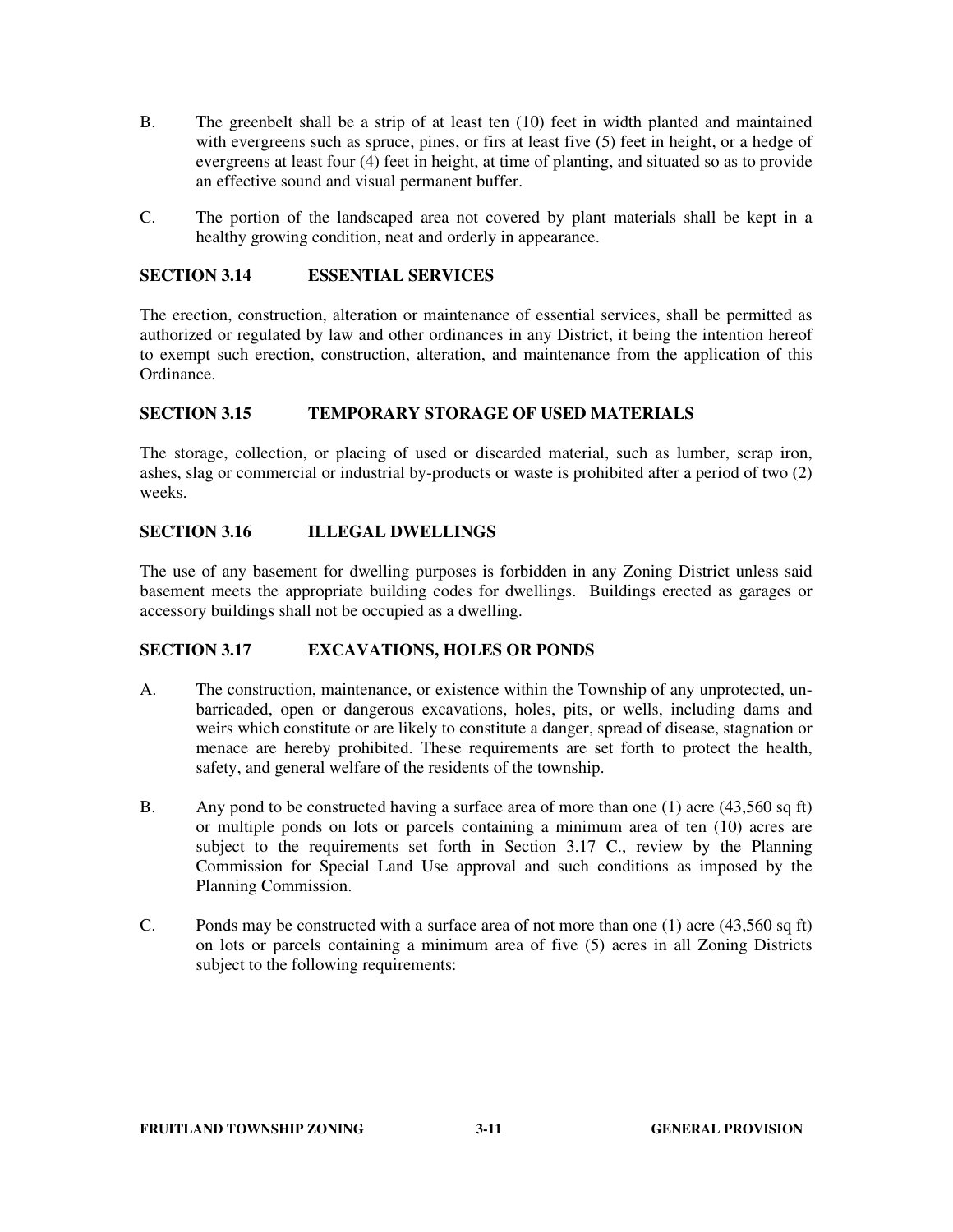- 1. The applicant shall submit an application form and pay an application fee as established by the Township board and submit a surety bond in the amount of five thousand dollars (\$5000), acceptable to the Township. The permit shall be issued if it is determined by the Zoning Administrator that the applicant will meet all requirements of this Section. All work must be completed within six months. The Zoning Administrator may extend the time needed for construction for good cause upon written application prior to the expiration of the six (6) month period. The surety bond shall not be released until all work has been completed in compliance with this section and shall be forfeited to the Township if all work is not completed in compliance with the permit, the Township Zoning Ordinance and within the time limit established herein. The proceeds of any bond forfeited hereunder may be used by the Township to restore any partially completed pond to a safe condition. Any property owner who applies for a pond permit must at the time of making application agree to allow the Township, its agents, or any third-party contractor hired by the Township to come on to the property owner's premises to inspect the pond or to make any physical changes necessary to prevent the pond from becoming a nuisance or hazard. The property owner shall also agree, at the time of making application to pay all sums necessary to prevent any partially completed pond from becoming a nuisance or hazard, that are in excess of any forfeited bond.
- 2. Any excavation to a depth of more than two (2) feet covering more than one thousand (1000) square feet in contiguous area shall be considered a pond unless otherwise determined by the Zoning Board of Appeals.
- 3. Ponds shall be permitted in the front yard with a minimum front yard setback of one hundred (100) feet from the road right-of-way.
- 4. There shall be a minimum setback of one hundred (100) feet from the outside edge of any pond excavation to any dwelling and minimum setback of one hundred (100) feet from any property line.
- 5. There shall be a minimum distance of separation from any septic tank or sewage disposal field of not less than one hundred (100) feet from any portion of any pond.
- 6. Ponds shall be constructed and the material from the pond excavation shall be placed in such a manner that will prevent runoff, overflow, spillage, or seepage from encroaching on property owned by an adjoining property owner.
- 7. Ponds shall be constructed such that there is no slope in excess of 3:1 (three feet horizontal to one (1) foot vertical) until the water depth of the pond exceeds five (5) feet. In no case shall any slope exceed 2:1.
- 8. Applicant shall not haul excavated material from the property in an amount exceeding one thousand (1000) cubic yards without first obtaining a Special Land Use permit for surface mining from the Township.
- D. Applicants seeking to construct ponds larger than five (5) acres and/or ponds to be located within five hundred (500) feet of a lake, river, stream, or open county drain shall be required to submit applications to the State of Michigan Department which determines the extent to which the Natural Resources and Environmental Protection Act, Public Act 451 of 1994, applies to the proposal and also to apply for soil erosion permit with the Muskegon County Public Works Department.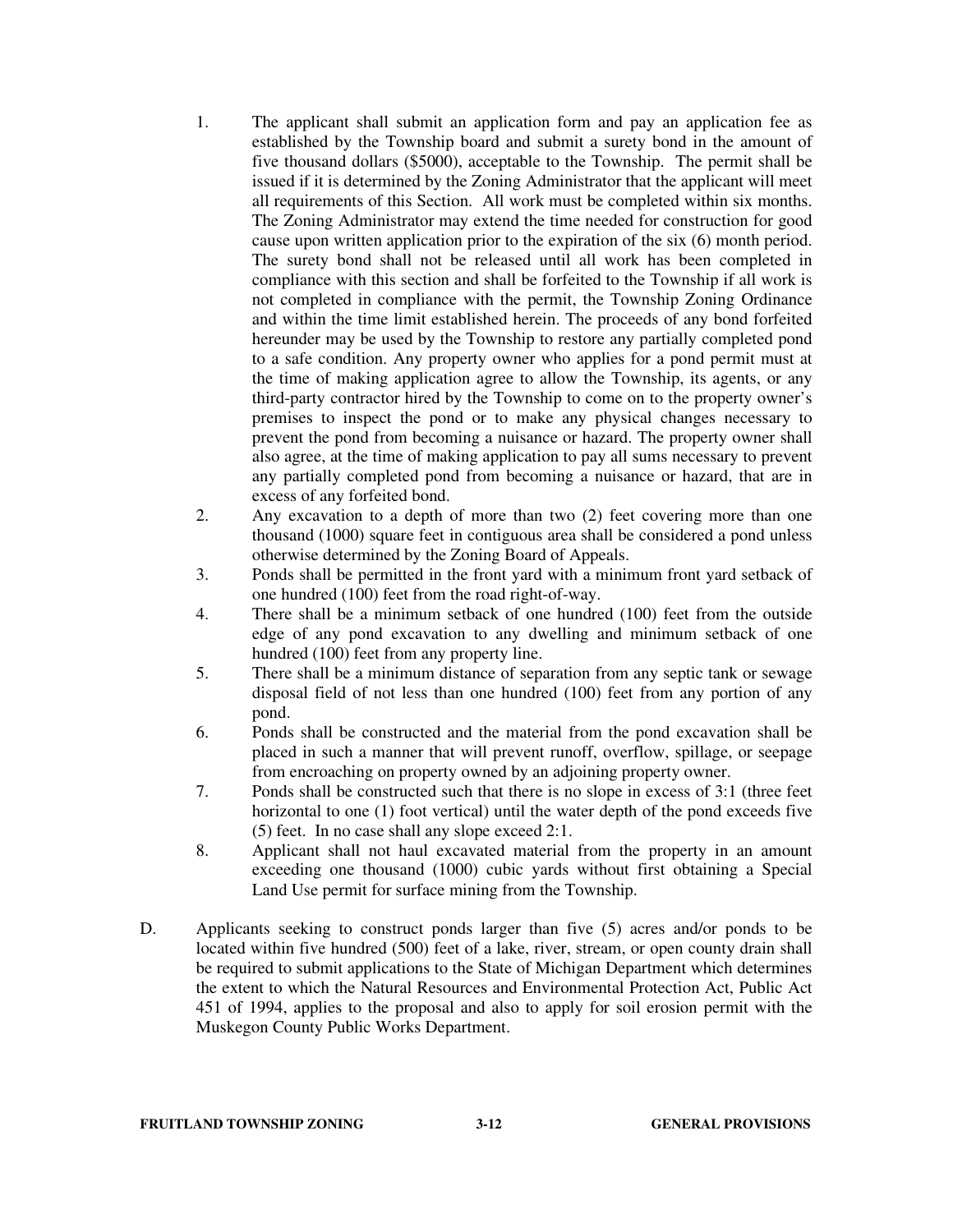### **SECTION 3.18 FILLING OF LAND**

No land shall be used for filling or disposal of inert material, such as barrow, fill sand, gravel, cinders, industrial waste or any material of any form or nature, without the issuance of a permit as provided herein.

- A. Definition: The terms fill, filling or disposal shall mean to accumulate, place, deposit, or to allow or permit the accumulation, placing or depositing of material.
- B. Application: Every application for a permit to fill any land shall be accompanied by a specification sheet showing the grade level proposed for the fill, a statement as to the materials to be used, the period of time over which the fill will be brought in and the contour of the lot after which the proposed fill is completed. The application will be made in writing to the Zoning Administrator.
- C. Permit to Fill. The Zoning Administrator will issue the permit to fill land, after it is determined:
	- 1. That such filling will not cause additional surface water to collect or to run off onto adjoining lands contrary to normal and natural drainage.
	- 2. That such fill material will not unreasonably cause blowing dust, grime, fumes or odors.
	- 3. That such fill will not decay or rot in such a manner as to cause holes or soft areas to develop in the lands so filled.
	- 4. That upon completion of such fill the property will be left in such a condition that it may be properly used for the use designated for the area in the Zoning Ordinance and Maps.
	- 5. That such fill shall not operate to prohibit light and air to the adjoining properties.
	- 6. That such filling operations will not be conducted before sunrise or after 10:00 P.M. local time.
	- 7. That the transportation of such fill material will be made in trucks or vehicles properly suited to such transport so that it will not be spread upon the highways and roads in the Township.
	- 8. That such fill will not cause any hazard of fire and that combustible material shall not become any part of fill material.
	- 9. That the filling will be carried out under the terms and conditions set forth and that the Township may require a performance guarantee running to the Township and conditioned upon the applicant faithfully carrying out all the terms and conditions of the permit.
	- 10. All applicants are advised that if they change the grade of property, the change could cause increased water runoff to other nearby property, which could subject them to civil liability for any damage caused to nearby property as a result of the increased water runoff.
	- 11. Up to three hundred (300) yards of clean fill sand or topsoil for the purpose of a septic system, driveway, or landscaping may be imported without a permit provided it is used immediately. Culverts will be placed at all natural drainage courses or other waterways as determined by the Zoning Administrator.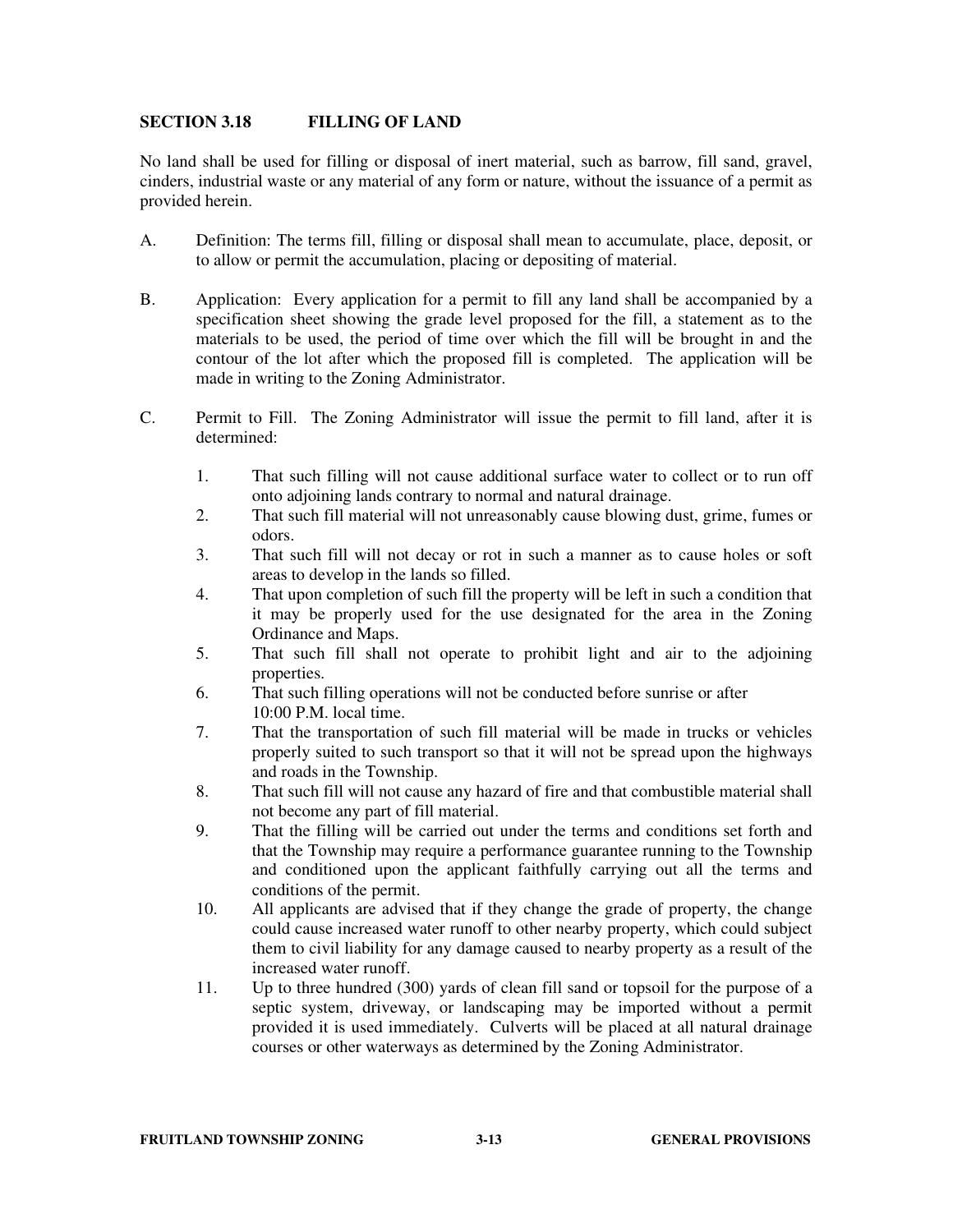# **SECTION 3.19 SATELLITE DISH ANTENNAS**

- A. These regulations shall not apply to dish antennas that are one (1) meter (39.37 inches) or less in diameter in Residential Districts or two (2) meters or less in diameter in Nonresidential Districts.
- B. In any Nonresidential District, the following restrictions shall apply:
	- 1. The dish antenna shall be permitted in the side or rear yard or mounted on top of a building, securely anchored.
	- 2. The nearest part of the antenna shall be at least fifteen (15) feet from any property line.
	- 3. The height shall not exceed the height restriction in the district in which the proposed device is to be located.
	- 4. No portion of the dish antenna shall contain any name, message, symbol, or other graphic representation.
	- 5. A site plan shall be prepared and submitted to the Zoning Administrator for approval prior to issuance of a building permit. The site plan shall include the proposed location and an elevation drawing showing the proposed height and foundation details.
- C. In any Residential District, the following restrictions shall apply:
	- 1. The dish antenna shall be permitted in the rear yard only.
	- 2. The nearest part of the antenna shall be at least fifteen (15) feet from any property line.
	- 3. The unit shall be securely anchored as determined by the Building Inspector.
	- 4. The maximum height measured from the ground to the top edge of the dish shall be fourteen (14) feet.
	- 5. The antenna shall be an unobtrusive color, as approved by the Zoning Administrator. Nor shall any portion of the dish antenna contain any name, message, symbol, or other graphic representation.
	- 6. A site plan shall be submitted to the Zoning Administrator for approval prior to the issuance of a building permit. The site plan shall include the proposed location of the antenna and an elevation drawing showing the proposed height, color, and foundation details.
- D. These regulations are formulated to ensure that adequate protection measures are provided in the Ordinance for ensuring that sight distance is not impaired, that such dish antennas are located and constructed in a manner which will not afford the potential for injury, and to ensure that the intent and purposes of this Ordinance are met.
- E. The Zoning Administrator shall permit any waivers or modifications of these restrictions to the minimum extent necessary to permit full reception and use of the dish antenna, if existing buildings, vegetation, topography, or other factors cause interference with reception.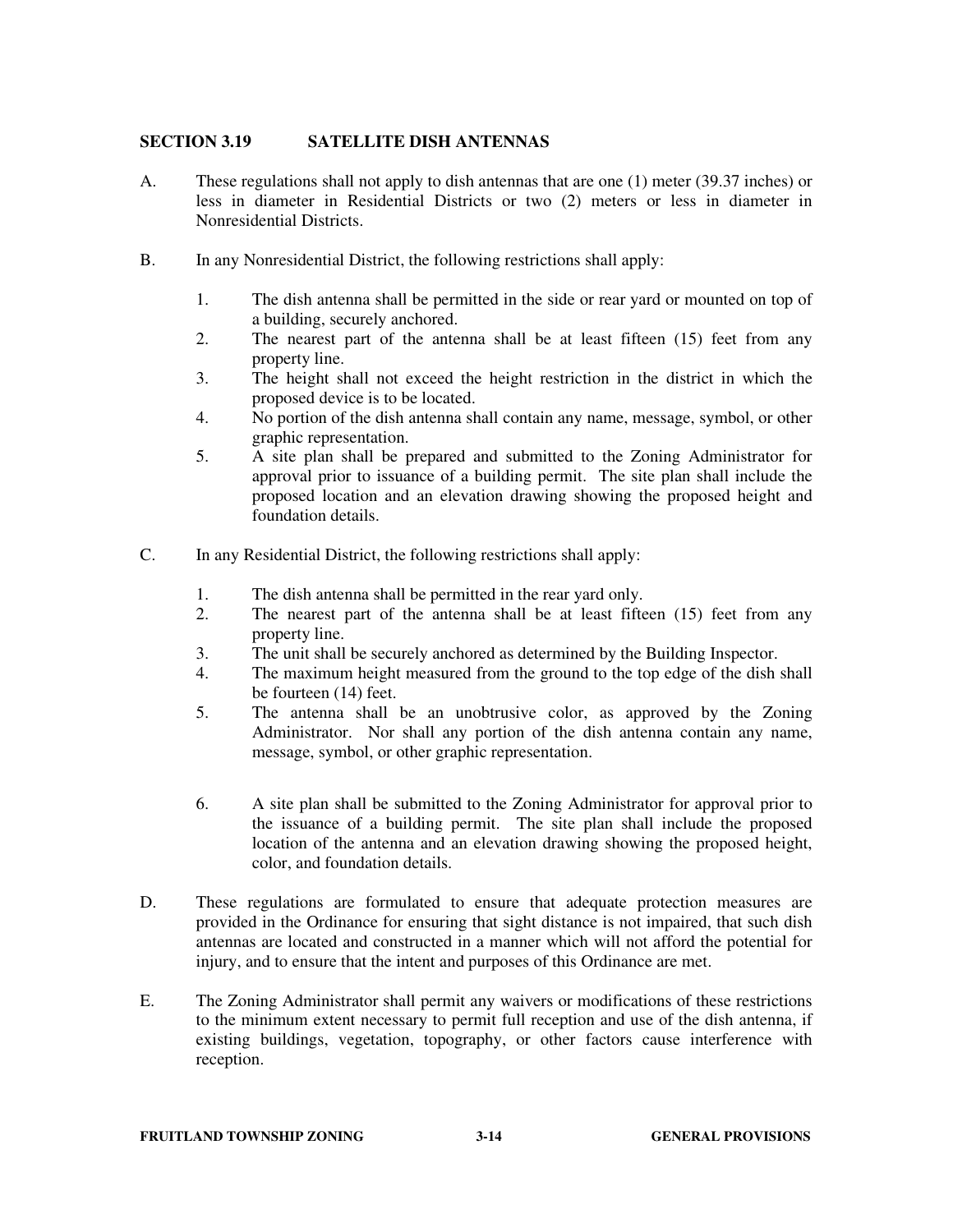### **SECTION 3.20 EXTERIOR LIGHTING**

All lighting of a high intensity nature, intended to illuminate broad areas, shall be directed away from, and if necessary, shall be shielded to prevent the shedding of light onto adjacent properties or roadways. Light poles shall be limited to twenty (20) feet in height.

### **SECTION 3.21 HOME OCCUPATIONS**

- A. No person(s) other than the resident occupant(s) shall be engaged in the home occupation.
- B. The use of the dwelling unit for the home occupation shall be clearly incidental and subordinate to its use for residential purposes by its occupants. The home occupation shall be operated in its entirety within the principal dwelling or attached accessory building, but shall not, in any case, exceed a total floor area equal to not more than twenty five percent (25%) of the gross floor area of the dwelling unit and attached accessory building.
- C. There shall be no change in the outside appearance of the dwelling, or other visible evidence of the conduct of such home occupation other than one (1) sign, not exceeding two (2) square feet in area, non-illuminated, and mounted flat against the wall of the dwelling.
- D. Any traffic generated by such home occupation shall not be so great as to cause serious adverse effects within or upon the surrounding neighborhood. Parking areas for such home occupation shall be located off the street and in areas used for such purposes by the residence.
- E. No retail or other sales of merchandise or products shall be conducted except for incidental products directly related to the home occupation or those goods actually produced on the premises.
- F. No equipment or process shall be used in such home occupation which creates noise, vibration, glare, fumes, odors, or electrical interference detectable to the normal senses outside the dwelling in which the home occupation is conducted.

#### **SECTION 3.22A TEMPORARY SALES**

- A. The Zoning Administrator may issue a permit, with conditions if deemed necessary for the temporary sale of merchandise in any district, related to a seasonal or periodic event. Such seasonal sales shall include the sale of Christmas trees, or other similar activities, but shall not be deemed a permanent structure designed for such use.
- B. In considering a request for a temporary permit, the Zoning Administrator must determine that the operation of such a use is seasonal in nature and will not be established as a permanent use. The Zoning Administrator will also determine:
	- 1. that the use does not have a detrimental effect upon adjacent properties;
	- 2. that the use does not impact the nature of the surrounding neighborhood;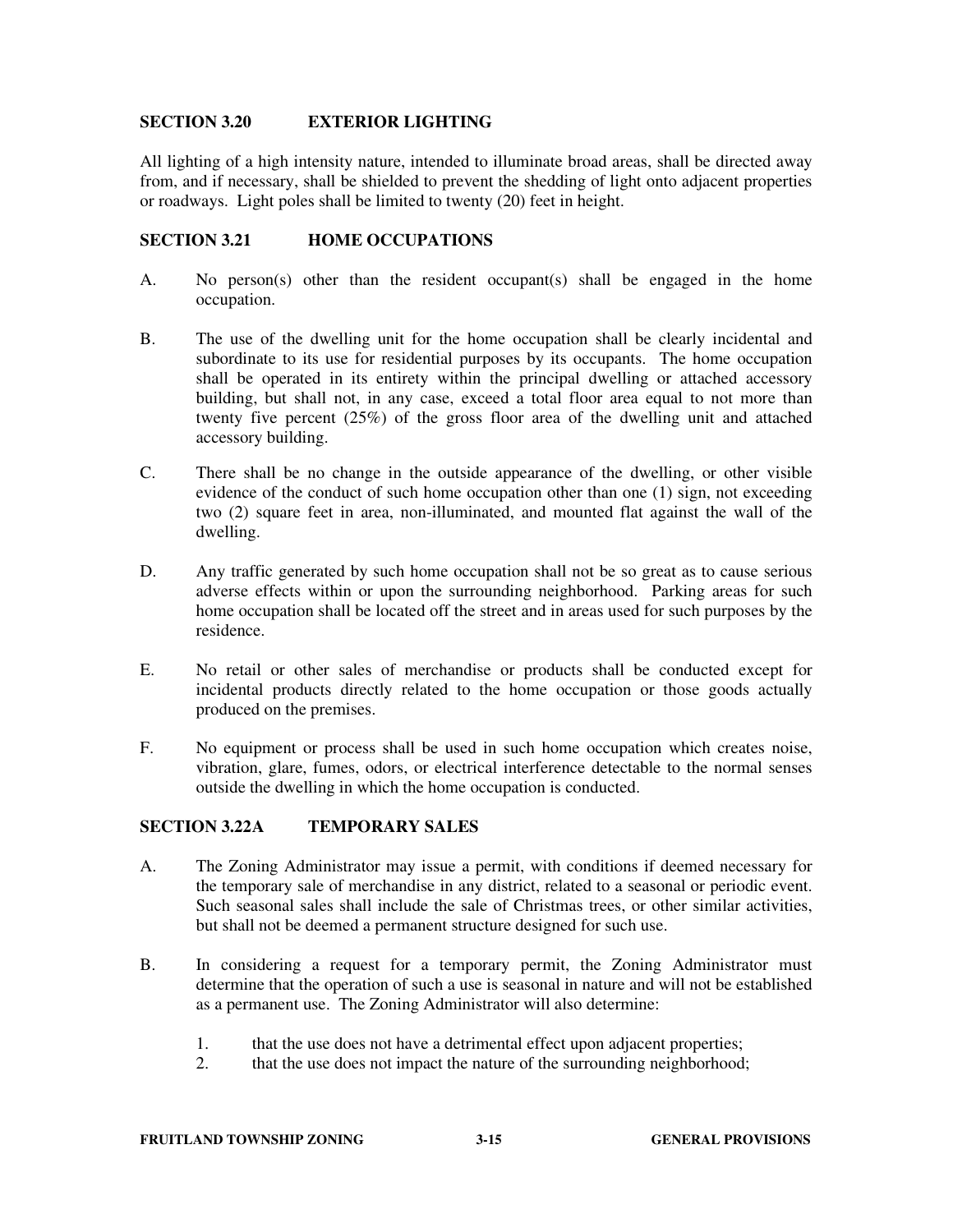- 3. that access to the area will not constitute a traffic hazard due to ingress or egress; and
- 4. that adequate off-street parking is available to accommodate the use.

Each permit shall be valid for a period of not more than thirty (30) days, and may be renewed by the Zoning Administrator for up to fourteen (14) days, provided the season or event to which the use relates is continued.

### **SECTION 3.22 B RESIDENTIAL GARAGE/ BASEMENT/ YARD SALES**

The owner or occupant of the principal single-family dwelling shall be entitled by right to hold two (2) garage/ basement/ yard sales per calendar year, not to exceed a maximum of three (3) consecutive days per sale.

### **SECTION 3.23 NON-CONFORMING BUILDINGS, STRUCTURES AND USES**

- A. General Conditions. Subject to the provisions of this Section, the lawful use of any building or structure or of any land or premises which is existing and lawful on the effective date of this Ordinance, or in the case of an amendment of this Ordinance, then on the effective date of such amendment, may be continued although such use does not conform with the provisions of this Ordinance or such amendment.
- B. Expansion and Substitution of Nonconforming Buildings or Structures.

 Non-Conforming buildings and structures may be maintained and repaired to be kept in sound condition and may be restored or rebuilt provided they meet one of the following four (4) requirements:

- 1. Meet all site development standards of that zoning district thereby eliminating the non-conformity.
- 2. On lakefront properties if the side and rear setbacks are met expansion or enlargement shall comply with the setback and height requirements and all other applicable requirements of that zoning district.
- 3. On lakefront properties if the side or rear setbacks are not met then only that portion which meets the setback requirements may be expanded or enlarged up to 50% of the gross floor area as it existed as of January 1, 2012. Any such expansion or enlargement shall comply with the setback and height requirements and all other applicable requirements of that zoning district.
- 4. On non-lakefront properties buildings and structures may be maintained, repaired, expanded or rebuilt on the existing footprint but may not be expanded or rebuilt into any setback requirement beyond the original height or location other than the front setback may be expanded along the line of the existing structure as long as the side yard setback of the zoning districts are maintained.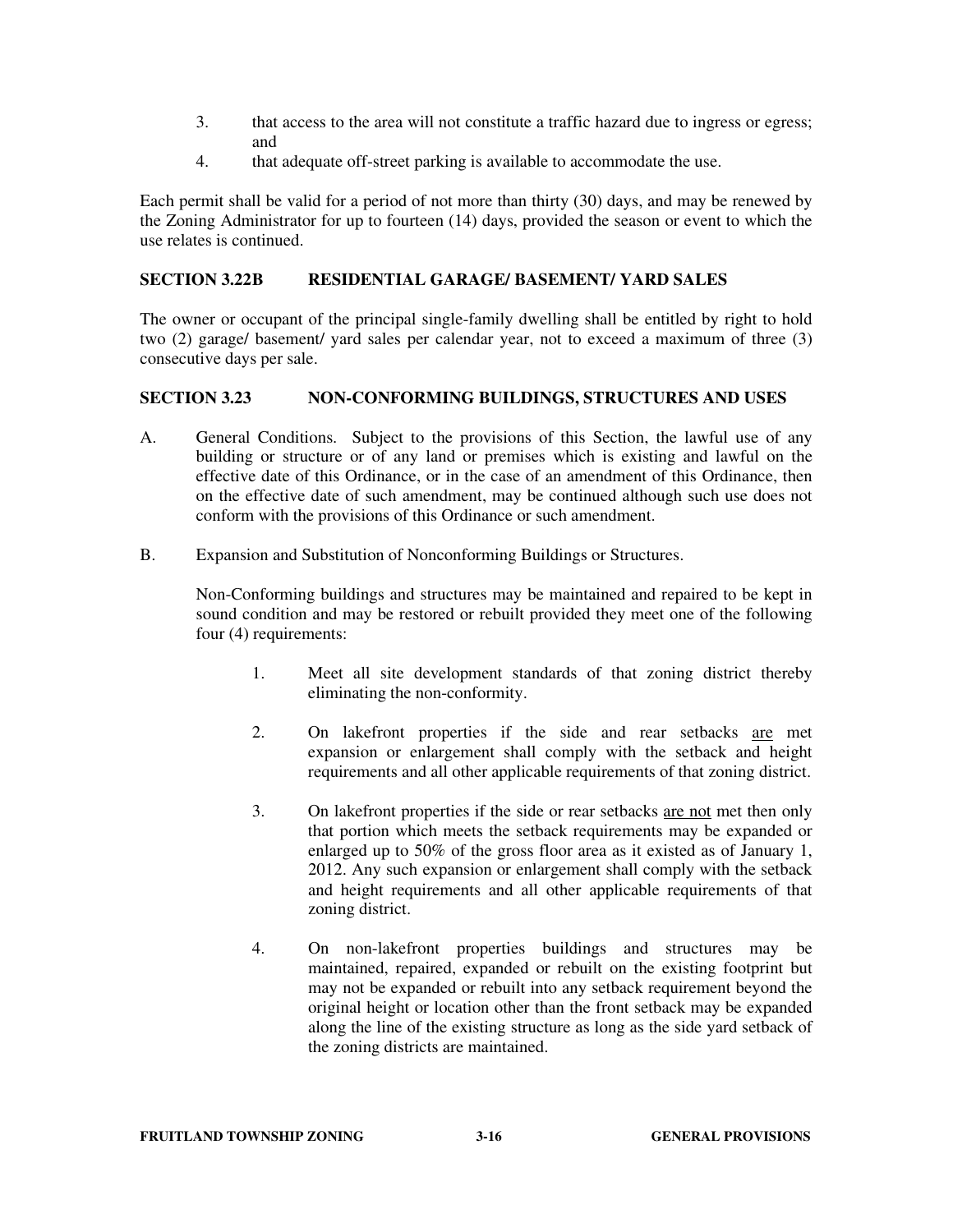A topographical survey prepared by a licensed surveyor shall be required for all lakefront non-conforming structures to assure proper grade elevations and placement. Restoration or rebuilding is permitted whether the non-conforming building or structure is damaged by fire, wind, act of God, or other casualty or is demolished and regardless of the cost of such rebuilding or restoration. A building permit shall be obtained within one (1) year of loss, or else restoration or rebuilding shall not be permitted as described above.

- C. Change or Discontinuance. The nonconforming use of a building or structure or land shall not be:
	- 1. Changed to any other nonconforming use unless the Board of Zoning Appeals finds that such change in use will have a less harmful effect on neighboring properties than the existing nonconforming use.
	- 2. Re-established after discontinuance, vacancy, lack of operation or otherwise for a period of six (6) months.
	- 3. Re-established after it has been changed to a conforming use or less nonconforming use.
- D. Building or Structure under Construction on the Effective Date of this Ordinance. Any building or structure shall be considering existing, lawful and to have been in use for the purpose for which it was constructed if on the effective date of this Ordinance, or amendment, a building permit has been obtained therefor, if one is required, or, if no building permit is required, then if a substantial start has been made toward construction and construction is thereafter pursued diligently to conclusion.
- E. Lots of Record.
	- 1. Lots of Record Residential. Any parcel created or recorded prior to the effective date of this Ordinance, or amendment, in a district permitting a dwelling as a matter of right may be used for a single-family dwelling even though the lot area, lot width and/or dimensions are less than those required for the district in which the lot is located, provided that the dwelling and/or any other structures on the lot comply with the minimum floor area, height, lot coverage, and yard setbacks required in that district or those setbacks previously approved for subdivisions or condominiums being no less than thirty (30) feet for front and rear setbacks and ten (10) feet side yard setbacks.
	- 2. In the event that any parcel that conformed with the dimensional requirements of this ordinance at the time that a dwelling was erected upon said parcel and thereafter said parcel becomes dimensionally nonconforming as a result of a foreclosure over a portion of the parcel or a partial taking by eminent domain then the use of the remaining parcel for residential purposes shall be allowed to continue, however any structures on the parcel shall not be further enlarged without compliance with such other applicable requirements of this ordinance or as may be allowed by way of variance.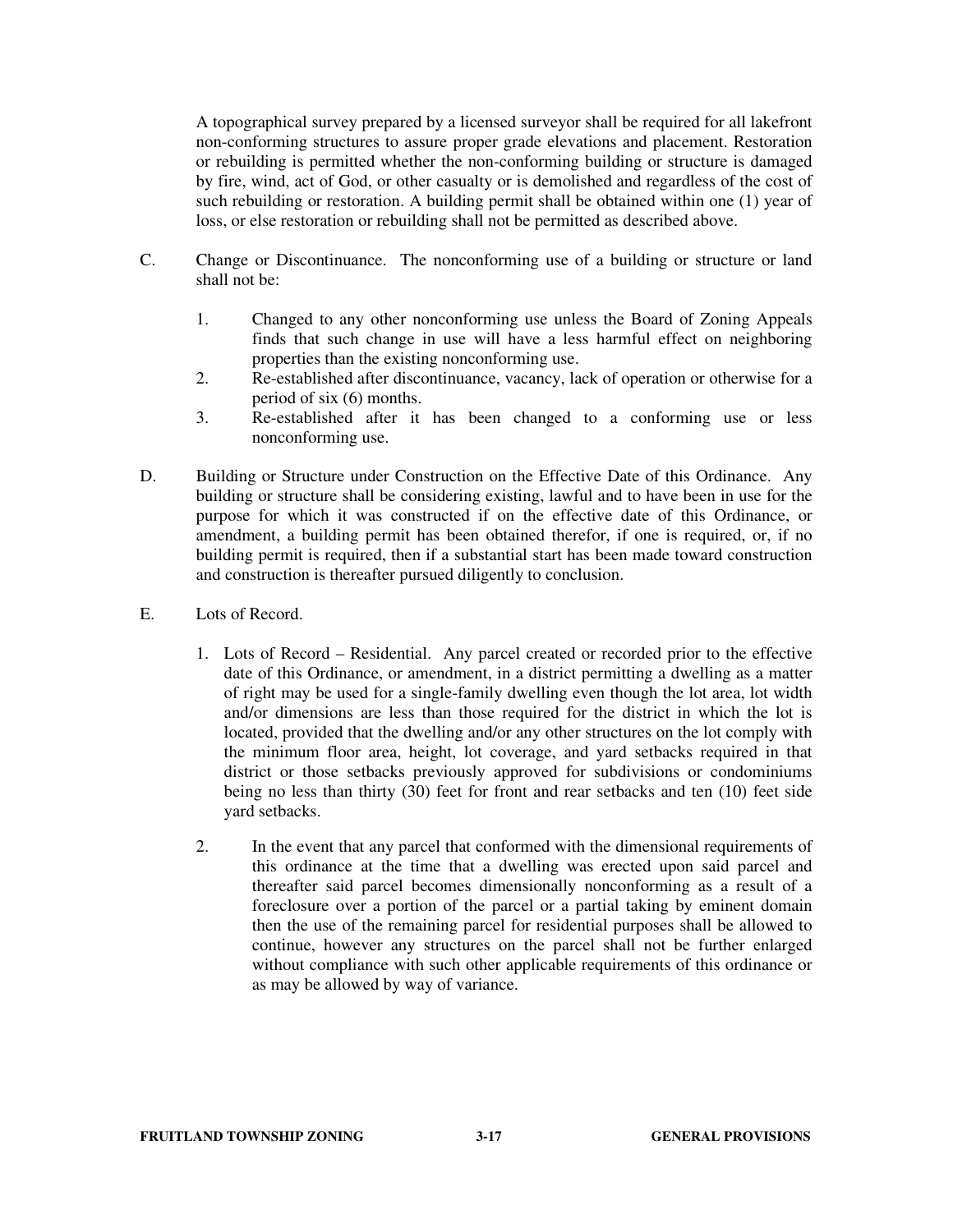- 3. Lots of Record Non-Residential. Any parcel created and recorded prior to the effective date of this Ordinance, or amendment, in a district that does not permit a dwelling as a matter of right may be used for a purpose lawful in that district even though the lot area and/or dimensions are less than those required for the district in which the parcel is located, but only if such use is authorized as a variance by the Board of Zoning Appeals, in accordance with the variance provisions of the Ordinance.
- 4. In the Medium Density Residential (MDR), Medium High Density Residential (MHDR), High Density Residential (HDR), Lake Michigan Shoreline (LMSD), Inland Lakes (ILD) and North Duck Lake Overlay (NDLOD) zoning districts, if two or more adjacent nonconforming vacant lots of record are held in common ownership, said lots shall be considered to be an undivided parcel for purposes of obtaining a zoning permit and shall be combined into a parcel (s) that has a lot width of at least 90 feet and a lot size of at least 50 percent of the minimum lot area required in the zoning district where the parcel (s) are located.
- F. Change in Tenancy or Ownership. There may be a change in tenancy, ownership or management of any existing nonconforming uses of land, structures and premises, provided there is no change in the nature or character of such nonconforming uses.
- G. Elimination of Nonconforming Use, Building, or Structure. The Township Board may acquire by purchase, condemnation or other means, private property or an interest in private property for the removal of any nonconforming use, building or structure. The cost or expense or a portion thereof may be paid from general funds or assessed to a special district in accordance with applicable statutory provisions.

### **SECTION 3.24 DEMOLITION PERMITS**

No buildings shall be razed until a permit has been obtained from the Building Inspector who shall be authorized to require a performance bond in such amount according to a schedule as determined by the Township Board. Such bond shall be conditioned on the applicant completing the razing within a reasonable period as prescribed in the permit and complying with such requirements as to health and safety as the Building Inspector may prescribe, including, but not limited to, filling excavations and proper termination of utility connections.

### **SECTION 3.25 MAXIMUM DEPTH TO WIDTH RATIO**

- A. In all Residential Districts, no lot shall be created whose lot depth exceeds four (4) times its width, except for residentially zoned lots or parcels that have more than one half (1/2) of their street frontage on a cul-de-sac. For purposes of this Section, the beginning points of a cul-de-sac shall be deemed to be the intersections of the radius of the cul-de-sac with the right-of-way lines of the street connected to the cul-de-sac.
- B. In the case of an unimproved corner lot or corner parcel, the depth of a lot or parcel shall be measured midway between the side lot lines and from the front lot line to the rear lot line along the dimension of the lot comprising the greatest distance.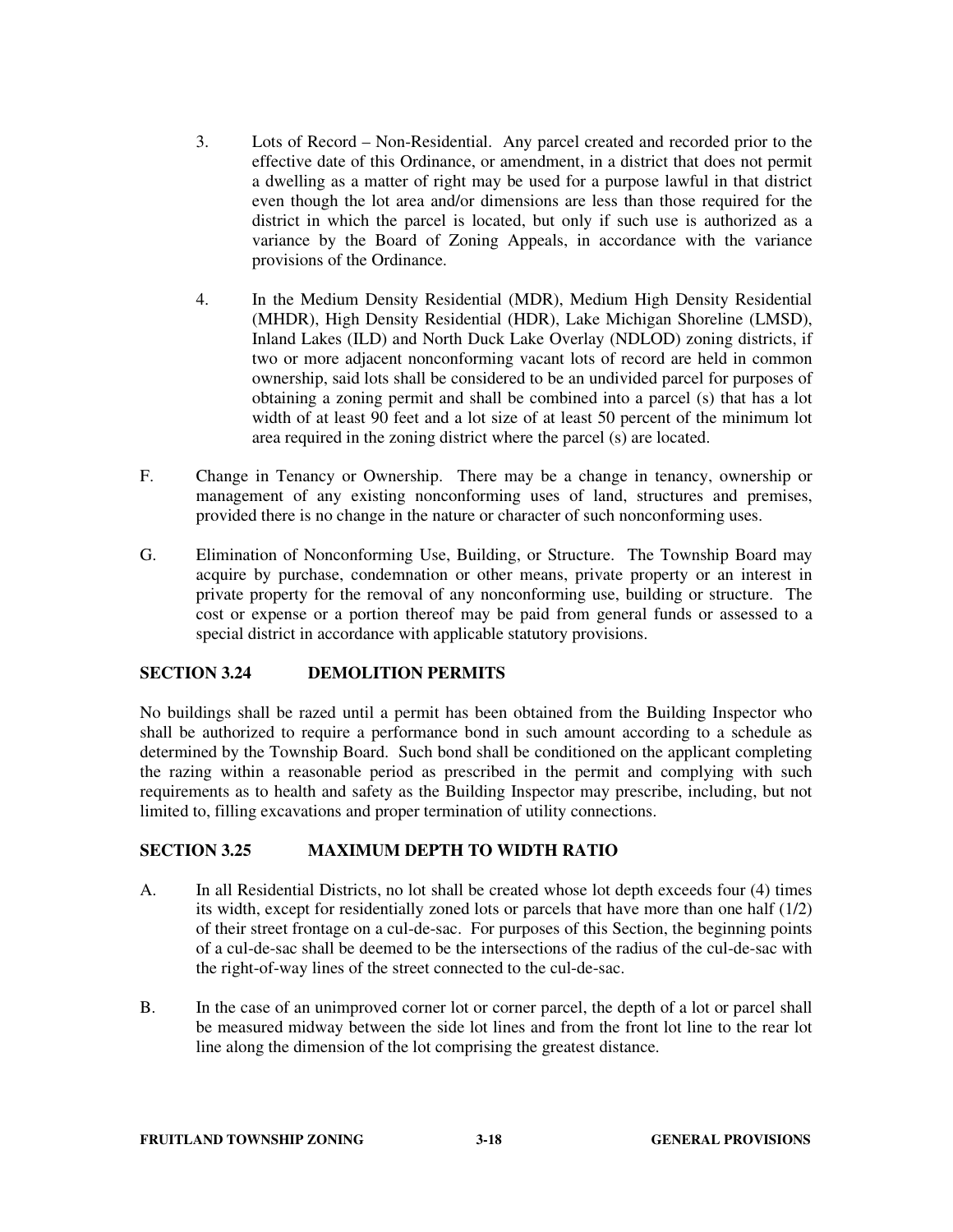- C. The Planning Commission may allow parcels having a depth greater than four (4) times their width providing any three of the following conditions are met.
	- 1. At least 50% of that portion of the parcel that would otherwise meet the 4:1 ratio contains slopes greater than 12%.
	- 2. At least 50% of that portion of the parcel that would otherwise meet the 4:1 has a high groundwater table, such that the County Health Department requires significant alteration of the site such as mounding of soil to meet septic system requirements.
	- 3. At least 50% of that portion of the parcel that would otherwise meet the 4:1 Ratio is within the 100-year floodplain as determined by the township, the U.S. Corp of Engineers, or the Federal Emergency Management Agency (FEMA).
	- 4. That portion of the parcel that would otherwise meet the 4:1 ratio contains creeks, rivers, lakes or other surface water features that make compliance with the 4:1 ratio impractical.
	- 5. That portion of the parcel that would otherwise meet the 4:1 ratio contains natural vegetation such as mature stands of trees or thick brush. It must be demonstrated that without relief from the 4:1 ratio, residential construction activities would destroy habitat or woodlots.
- D. The Planning Commission, in making its determination, may consider factors such as, but not limited to:
	- 1. Past and present uses of the parcel and adjoining parcels.
	- 2. Past productivity, vegetation, and the difficulty in making the parcel suitable for residential construction activities.
	- 3. The likelihood of conflicts arising between the proposed uses and surrounding land uses.
	- 4. The precedent set by allowing the proposed use in the circumstances under consideration will not adversely affect the long-term plans and development policies of the Township.
	- 5. Must have proof that the water supply and septic systems are approved by the County Health Department.
- E. Under no circumstances shall:
	- 1. the parcel be located within the Agricultural Overlay District.
	- 2. the depth of any parcel exceed six times the width.

# **SECTION 3.26 SITE CONDOMINIUMS**

- A. A site condominium unit shall be a unit created by the division of land on the basis of condominium ownership which is not subject to the provisions of the Land Division Act, Public Act 288 of 1967, as amended.
- B. A site condominium unit shall be treated as a separate lot or parcel and may have such buildings constructed thereon and such uses conducted thereon as allowed in such zoning district provided such unit meets the District regulations for the zoning district in which it is located.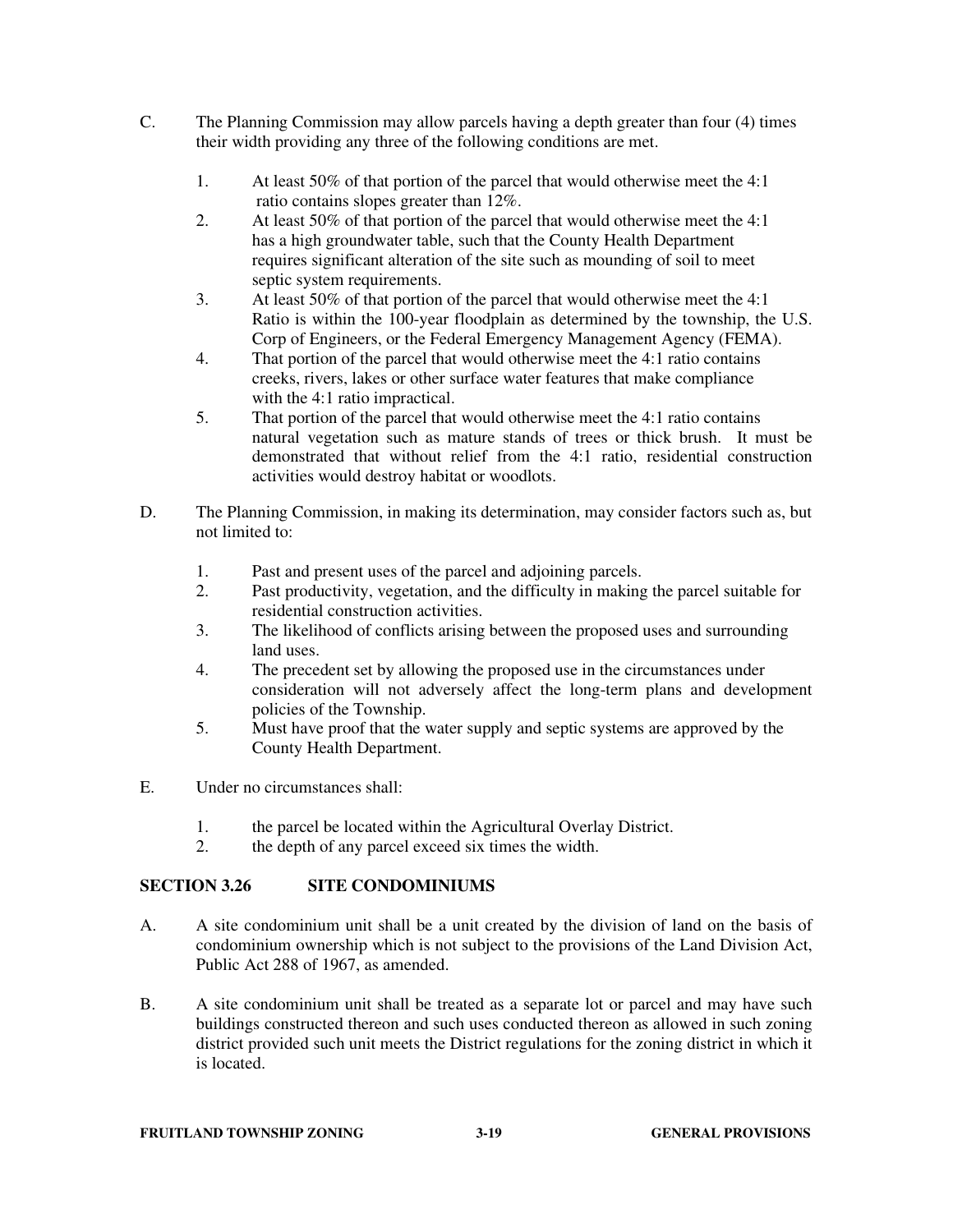C. A site plan, including all the condominium documents required for the establishment of a condominium, shall be reviewed by the Planning Commission in accordance with Article XV.

# **SECTION 3.27 SWIMMING POOLS**

- A. A swimming pool or appurtenances thereto shall not be constructed, installed, enlarged, or altered until a building permit has been obtained.
- B. The outside edge of the pool wall shall not be located closer than thirty (30) feet from any rear lot line or twenty (20) feet from any side lot line. Swimming pools shall not be located in the front yard unless it is placed at least two hundred (200) feet from the road right-of-way.
- C. All swimming pools shall be constructed and enclosed by a barrier in accordance with applicable construction codes as adopted by Fruitland Township.

## **SECTION 3.28 STORAGE AND REPAIR OF VEHICLES**

The carrying out of repair, restoration and maintenance procedures or projects on vehicles in any Residential District, shall be conducted entirely within the interior of a building, in accordance with Dismantled Car Ordinance, 35-2-0, except as follows:

- A. Procedures or projects which require the vehicle immobile or inoperable fourteen (14) days or less within any six (6) month period may be carried out outside a building.
- B. Inoperable vehicles and vehicle parts shall be stored inside a building.

### **SECTION 3.29 OUTDOOR STORAGE IN RESIDENTIAL DISTRICTS**

The outdoor storage or parking of recreational vehicles or recreational equipment, in all Residential Districts shall be subject to the following minimum conditions:

- A. All such vehicles or equipment, if stored or parked outside, must be operable and must be licensed where applicable.
- B. All such vehicles or equipment, if stored or parked outside, shall be located in a rear yard or side yard, adhering to side yard setbacks of zoning district in which it is located.
- C. Recreational vehicles or equipment shall be parked or stored on a lot or parcel of land containing a dwelling or commercial building. The lease of space for storage or parking of recreational vehicles or equipment for compensation shall not be permitted in a Residential District.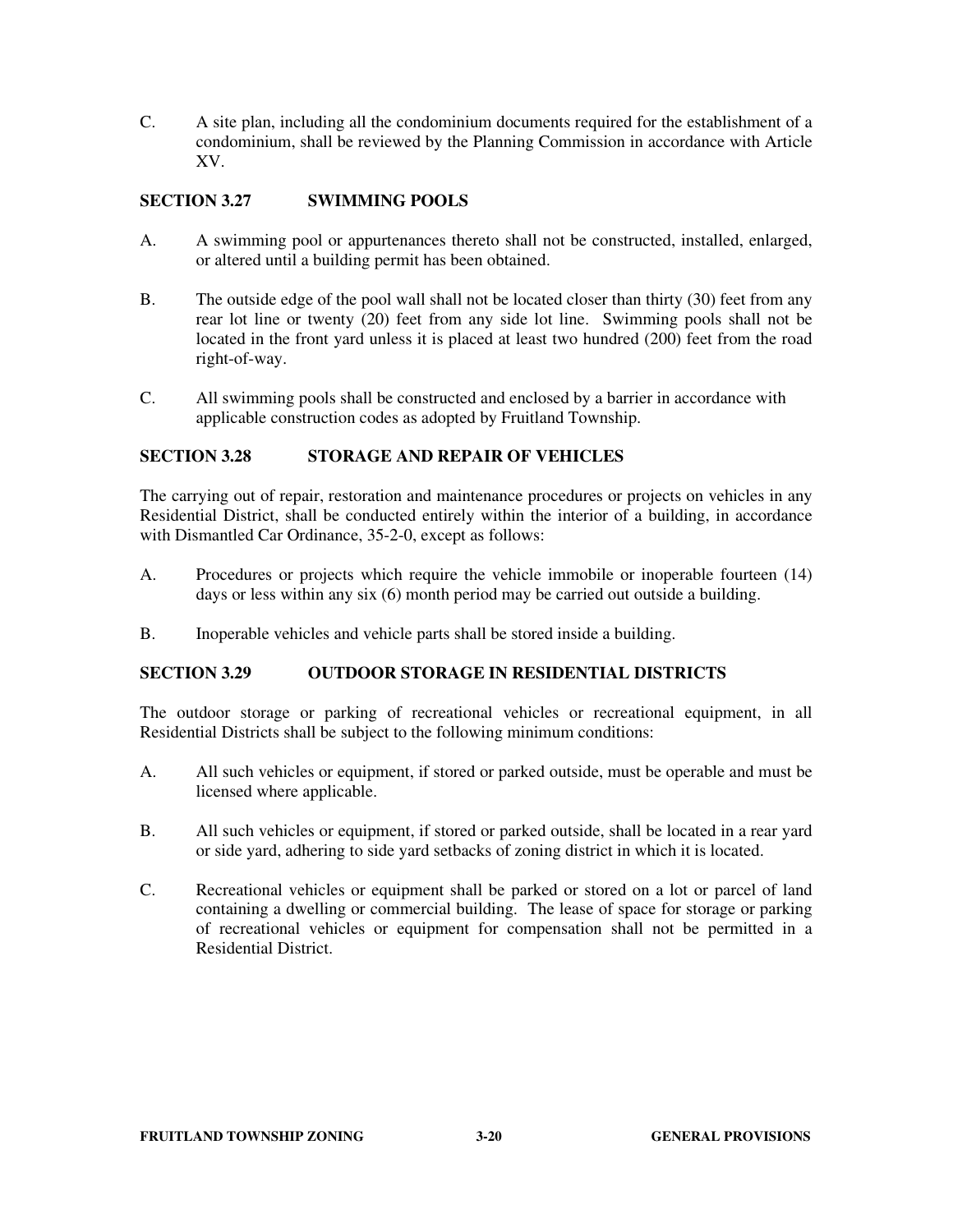D. Unless otherwise authorized by this Ordinance, travel trailers and other recreational vehicles or equipment intended or adaptable for sleeping purposes shall remain unoccupied and shall not be connected to sanitary sewer facilities or have a fixed connection to electricity, water, or gas, provided that such equipment may be parked and used for living or house keeping purposes for a period not exceeding fourteen  $(14)$  days in any twelve (12) month period, provided that running water or indoor sewage facilities within such equipment is not utilized.

# **SECTION 3.30 OUTDOOR FURNACES**

- A. Outdoor furnaces are allowed in all districts except the Medium High Density and High Density Residential Districts.
- B. There shall be a minimum side yard setback of 200% of the side yard setback for the prescribed district.
- C. Fuels that may be burned in an outdoor furnace:
	- Wood without additives
	- Wood pellets without additives
	- Agricultural seeds in their natural state
- D. Fuels that may not be burned in an outdoor furnace:
	- Leaves and grass and other similar waste
	- Rubbish/garbage including food waste, food packaging
	- Animal carcasses
	- Furniture
	- Composite shingles
	- Construction or demolition debris
	- Household or business waste
	- Waste oil or other oily products
	- Treated or painted wood
	- Rubber including tires and synthetic type products
	- Newspapers or corrugated cardboard
- E. A mechanical permit will be required to install an outdoor furnace.

# **SECTION 3.31 AVERAGE SETBACK LINES**

A. Front (Non-lakefront Lots). When the required front yard setback can not be met if there are existing principal buildings within two hundred (200) feet on each side of a proposed building location, the average setback line shall be determined as the average distance of the nearest principal building on each side located within two hundred (200) feet on the same side of the street. If there is an existing principal building within two hundred (200) feet of the proposed building location on only one (1) side, the proposed building location shall be the average of the distance of the nearest principal building within two hundred (200) feet and the otherwise required setback. The building shall not be located closer than fifty (50) feet to an arterial street or thirty-five (35) feet to a residential Street right of way.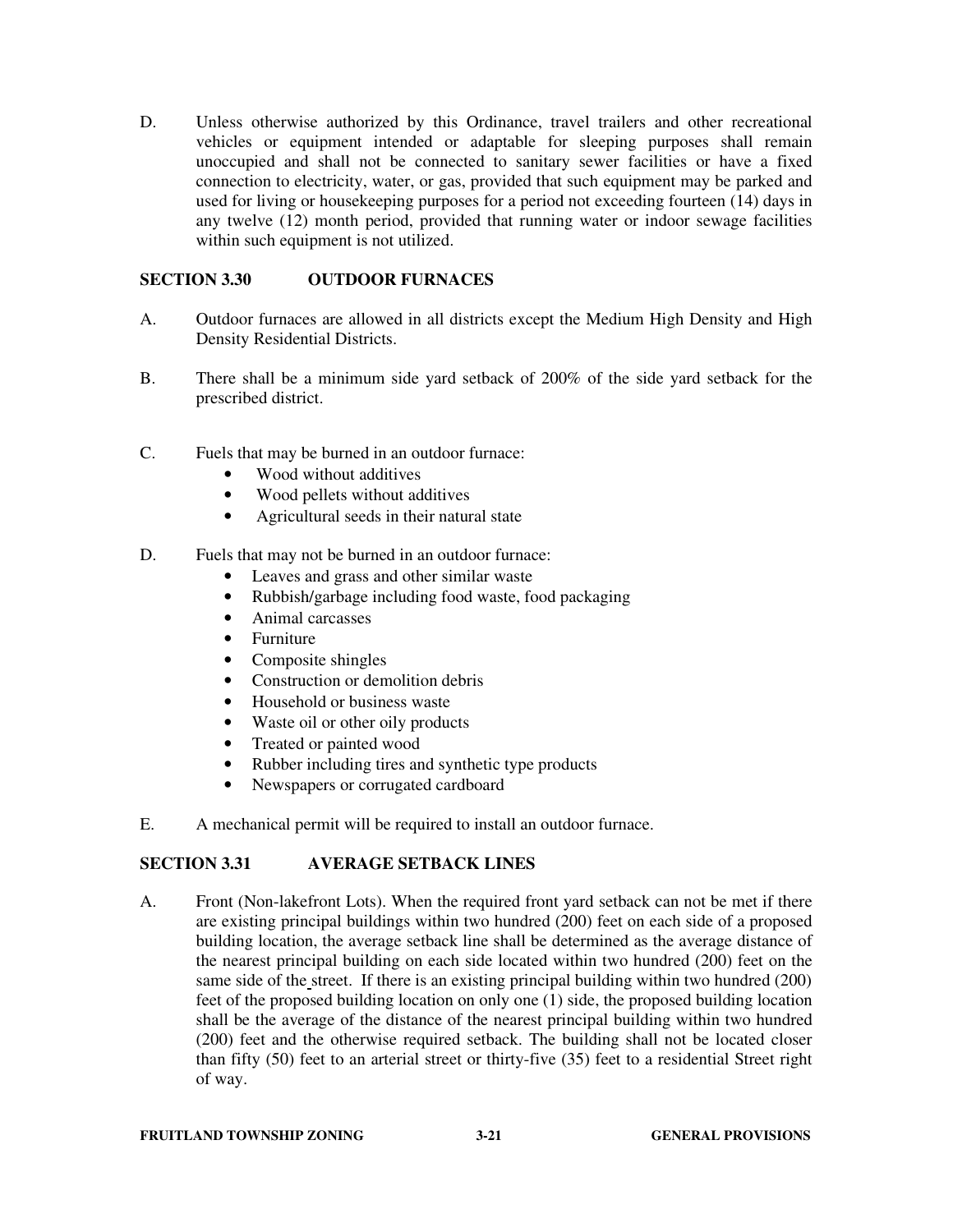- B. Front (Lakefront Lots on Arterial Streets). For lakefront lots served by arterial streets the front yard setback for any building including accessory buildings is 100 feet. When the required front yard setback can not be met if there are existing buildings within two hundred (200) feet on each side of a proposed building location, the average setback line shall be determined as the average distance of the nearest building on each side located within two hundred (200) feet on the same side of the street. If there is an existing building within two hundred (200) feet of the proposed building location on only one (1) side, the proposed building location shall be the average of the distance of nearest building within two hundred (200) feet and the otherwise required setback. The building shall not be located closer to the street right-of-way than the average setback of those buildings, but in no case closer than fifty (50) feet.
- C. Front (Lakefront Lots on Residential Streets). For lakefront lots served by residential streets the front yard setback for any building including accessory buildings is 50 feet. When the required front yard setback can not be met if there are existing buildings within two hundred (200) feet on each side of a proposed building location, the average setback line shall be determined as the average distance of the nearest building on each side located within two hundred (200) feet. If there is an existing building within two hundred (200) feet of the proposed building location on only one (1) side, the proposed building location shall be the average of the distance of the nearest building within two hundred (200) feet and the otherwise required setback. The building shall not be located closer to the street right-of-way than the average setback of those adjacent buildings, but in no case closer than thirty-five (35) feet.
- D. Rear (Shoreline). For parcels on White Lake and Duck Lake if there are existing principal buildings on adjacent lots within two hundred (200) feet on each side of a proposed building location, a proposed building or structure must be located no closer to the ordinary high water mark than the average distance from the ordinary high water mark of the nearest principal buildings located within two hundred (200) feet on each side from the proposed structure. If there is a vacant waterfront lot within two hundred (200) feet, the one hundred (100) foot setback shall be used for averaging.

The average setback line shall be determined by extending a line perpendicular to the ordinary high-water mark to the existing structure. The length of the shortest setback distance of each adjoining lot will be averaged, establishing the proposed average building setback line.

A proposed structure may be located an additional five (5) feet closer to the water than averaging may allow so long as the proposed structure satisfies twice the required setback on each side.

E. Lake Michigan Shoreline Setback. The required setback for all structures, buildings, and new construction above and below ground, including septic systems, is a minimum of one hundred (100) feet landward from the Ordinary High-Water Mark of 580.5 IGLD 1985 or one hundred (100) feet landward of the bluff line, whichever is further landward. If a greater setback is required by any agency or division of the State of Michigan or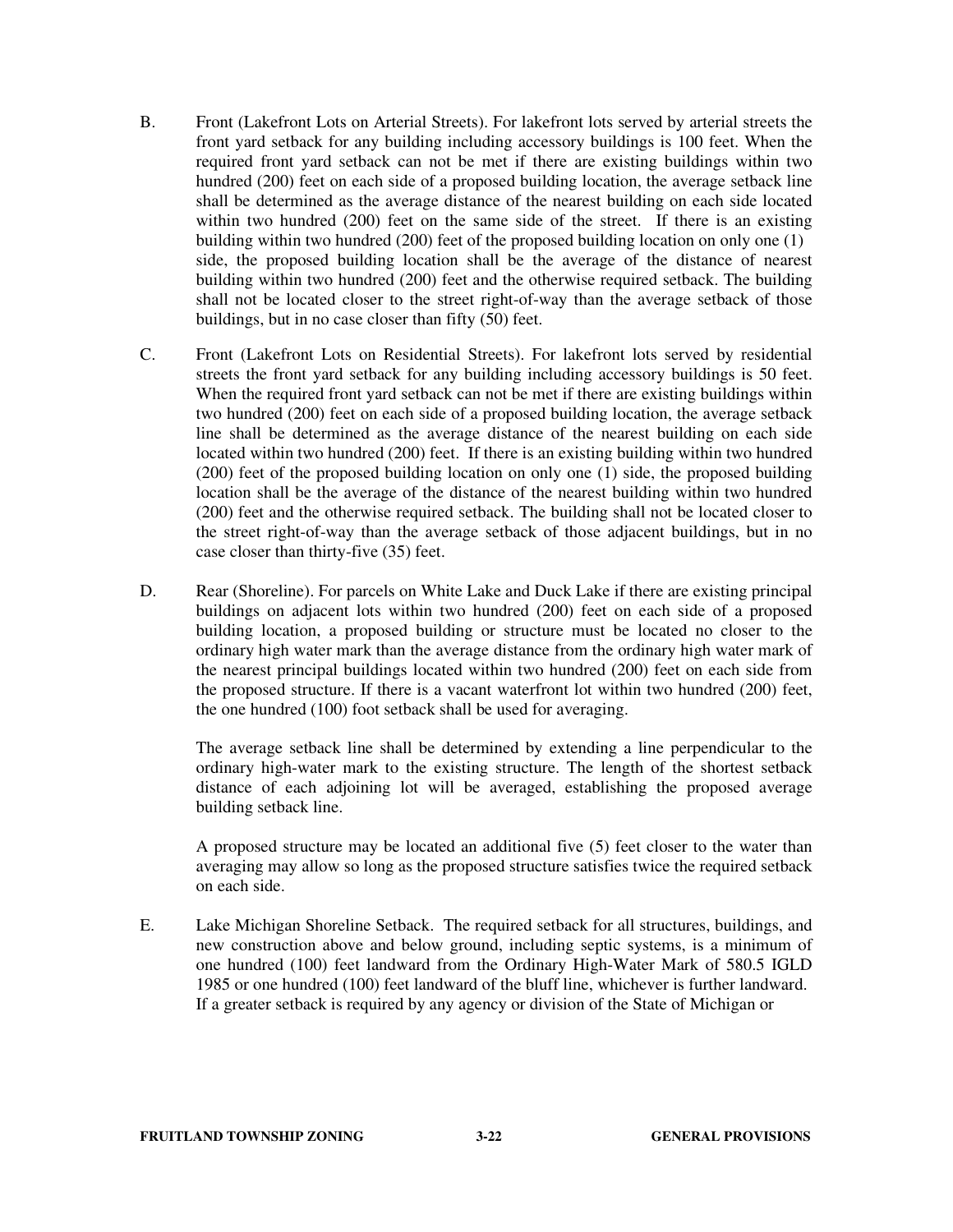Michigan statute (or by the federal government) than is required by this section, then such greater setback requirement shall apply. If there are existing principal buildings on adjacent lots within two hundred (200) feet on each side of a proposed building location, a proposed building or structure may be located the same distance from the top of bluff as the average distance from the principal building located within two hundred (200) feet on each side from the proposed structure. If there is a vacant waterfront lot within two hundred (200) feet, the one hundred (100) foot setback shall be used for averaging for the adjacent vacant lot.

 A principal structure more than three hundred (300) feet from the top of the bluff shall not be used and the one hundred (100) foot setback shall be averaged. Please also see Section 6.04a hereof.

A proposed structure located twice the required side yard setback can be placed five (5) feet closer to the lake than the averaging allows. No proposed new structure shall be allowed closer than one hundred (100) feet from the top of the bluff without the benefit of a variance.

#### **SECTION 3.32 DRIVEWAYS**

Each building site is to be serviced by a driveway. All new driveways must have a travel surface of 12 foot wide constructed of gravel, concrete, asphalt, crushed limestone, crushed concrete, slag or combination of these or other materials as may be approved by the Zoning Administrator with an additional cleared 3 feet on each side, a cleared height of  $13 \frac{1}{2}$  feet and for every 400 foot interval a 20 X 80 foot area for pass or re-pass of emergency vehicles. Driveways shall not be closer than 80 feet to an intersection, except for exceptional circumstances as approved by the Fruitland Township Board, or their designated representative, and the Muskegon County Road Commission. Except for building sites on private streets, an approved driveway permit must be obtained from the Muskegon County Road Commission (MCRC) and submitted to the Building Inspector prior to the issuance of a building permit. Adjacent to and on both sides of a driveway, the area between the right-of-way line and the pavement edge shall be maintained clear of any



### **SECTION 3.33 ROUNDING TO THE NEAREST FOOT**

Dimensional requirements contained in this ordinance may be met provided the required dimension is satisfied to the nearest foot. However, one-half (0.5) shall not be satisfactory for rounding up.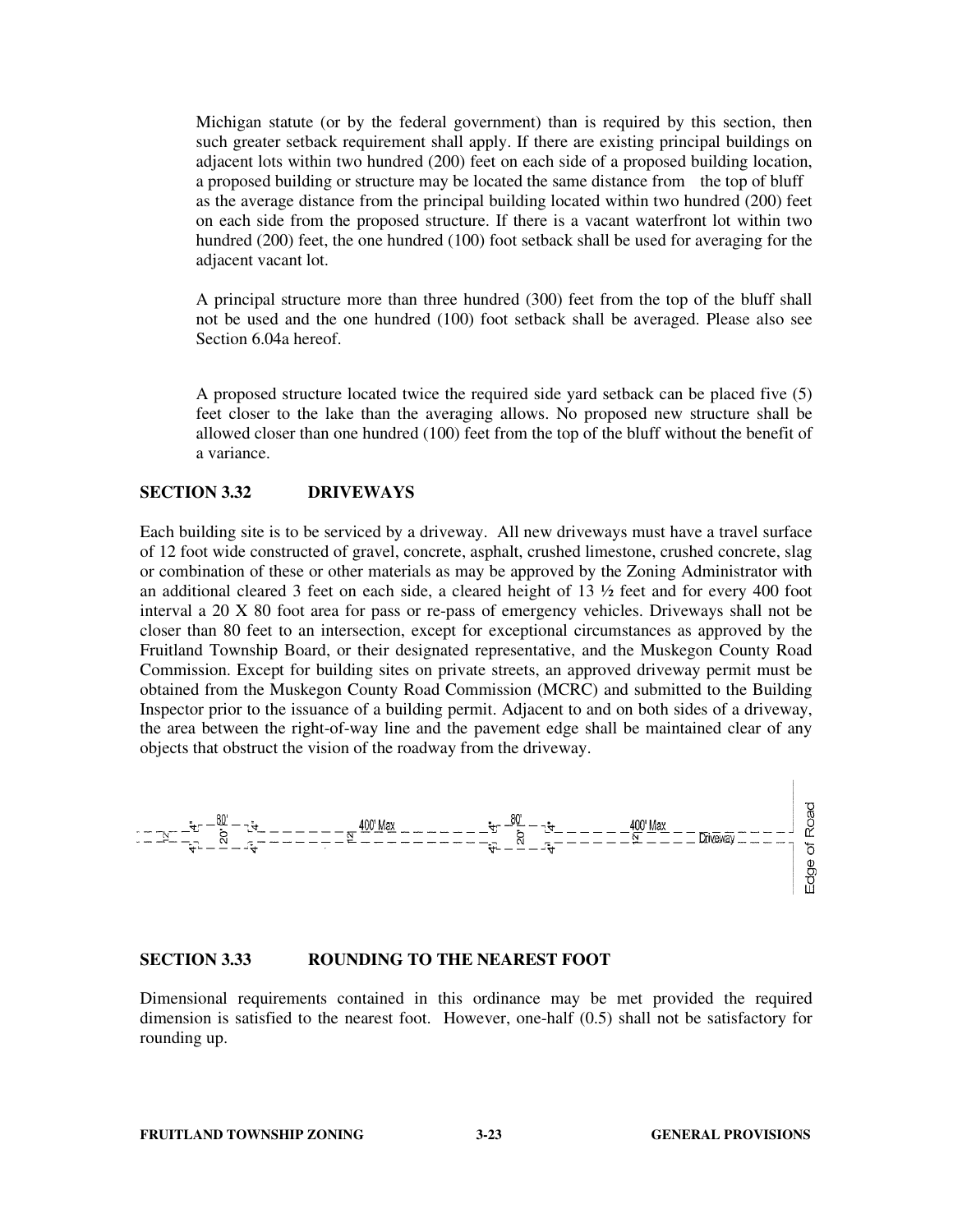### **SECTION 3.34 AGRICULTURE USES**

- 1. Except as may be otherwise regulated elsewhere in this ordinance, Agricultural Buildings accessory to agricultural uses**:** 
	- a) Greater than 2,400 square feet but less than 3,200 square feet in size shall be located no nearer than 100 feet to any property line.
	- b) 3,200 square feet in size and larger shall be located no nearer than 200 feet to any property line.
- 2. The combined total of all Accessory Buildings shall not exceed 1/2% of parcel size, or 3,200 square feet, whichever is greater.

### **SECTION 3.35 REQUIREMENTS FOR WIRELESS COMMUNICATION TOWERS AND ANTENNAS WHICH DO NOT EXCEED A HEIGHT OF 50 FEET.**

- A. The following regulations shall not apply to satellite dishes regulated by Section 3.19, wind energy systems regulated by Article XXIII, MET towers as regulated by Article XXIV, and towers and antennas which are otherwise specifically regulated by this Zoning Ordinance. All other towers and antennas which do not exceed a height of fifty feet shall comply with the following regulations:
- B. Towers and Antennas Allowed by Right. The following antennas are allowed in the RR and LDR zoning districts subject to the requirements of the district, approval by the Township Zoning Administrator and the issuance of a building permit:
	- 1. An antenna which is no more than fifty feet in height when attached to a new or existing structure such as a tower or monopole. The height shall be measured from the top of the antenna to the average grade within twenty-five feet of the base of the new or existing structure;
	- 2. An antenna which is attached to or placed on the roof of an existing structure provided the antenna does not exceed a height of fifty feet as measured from the top of the antenna to the average grade at the base of the existing structure or the antenna does not extend above the highest point of the new or existing structure whichever is greater;
	- 3. The antenna or tower shall be permanently secured to a stable foundation; and
	- 4. All antennas and towers must be grounded against damage from lightning.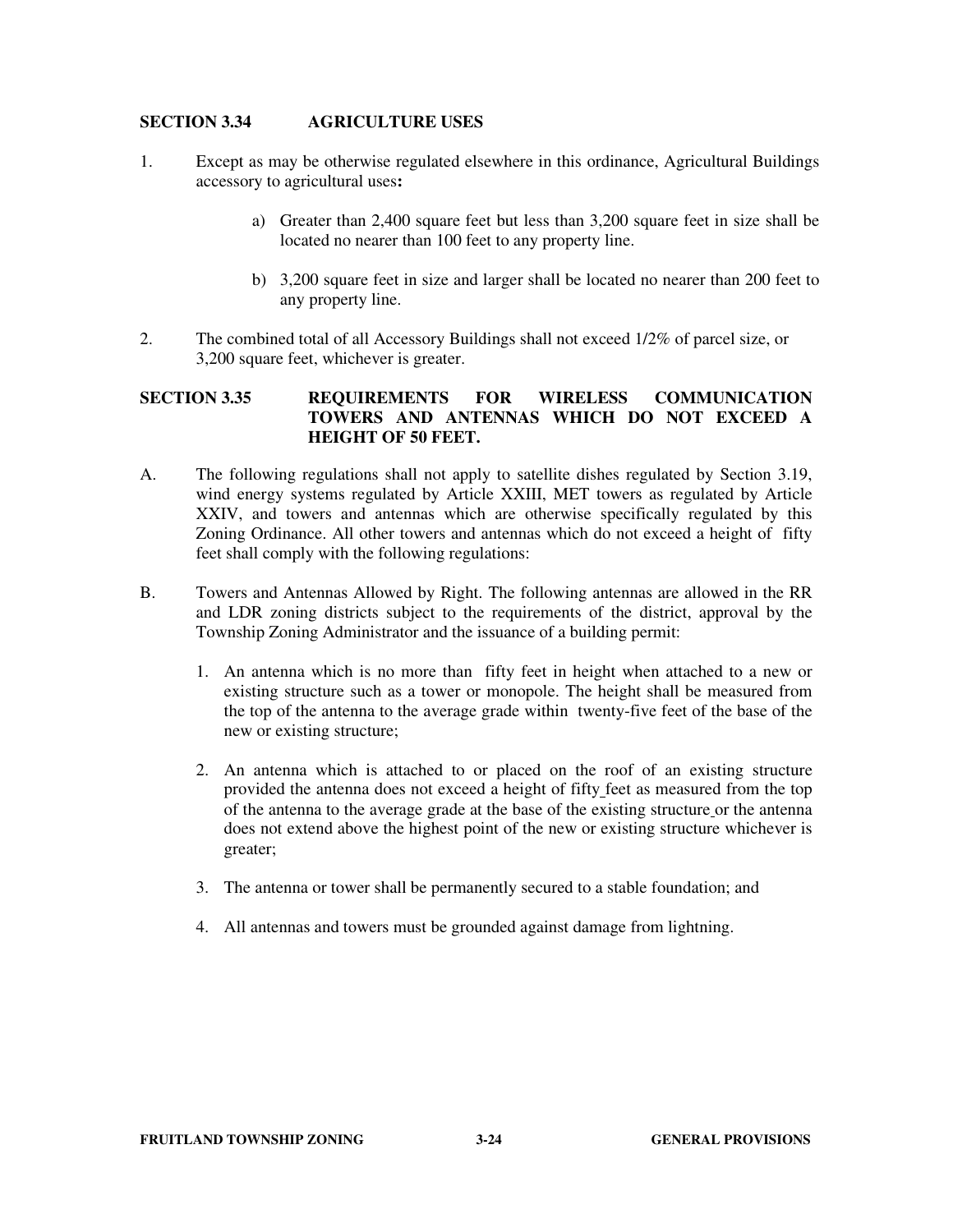# **SECTION 3.36 EXISTING WIRELESS COMMUNICATION TOWERS AND ANTENNAS EXCEEDING A HEIGHT OF FIFTY FEET AS A USE BY RIGHT**

- A.Collocation of New Wireless Communications Equipment and Modification of Existing Wireless Communications Support Structures Permitted by Right: The collocation of new or the replacement of existing wireless communications equipment as defined herein and the modification of existing wireless communications support structures shall be permitted by the Zoning Administrator subject to compliance with all of the following requirements and the issuance of the applicable Township building and electrical permits:
	- 1.The wireless communications equipment will be collocated on an existing wireless communications support structure or in an existing equipment compound;
	- 2.The existing wireless communications support structure or existing equipment compound is in compliance with the Ordinance;
	- 3.The proposed collocation will not do any of the following:
		- i. Increase the overall height of the wireless communications support structure by more than twenty feet or twenty-percent of its original height, whichever is greater. The height shall be measured from the top of the support structure to the average ground grade within twenty-five feet of the base of the wireless communications support structure;
		- ii. Increase the width of the original wireless communications support structure by more than the minimum necessary to permit collocation; or
		- iii. Increase the area of the existing equipment compound to greater than two thousand-five hundred square feet.
	- 4.The proposed collocation complies with the terms and conditions of any previous final approval of the wireless communications support structure or equipment compound by the appropriate zoning body or official of Fruitland Township; and
	- 5.Any wireless communications equipment which meets the requirements of Section 3.36 B. a. and b. but does not meet the requirements of Section 3.36 B. c. or d. shall only be approved if it is approved as a special land use according to the requirements of Section 14.04 EE. of the Ordinance.
- B.Application and Submittal Information. The applicant shall file with the Township an application for wireless communications equipment and wireless communication support structures under Section 3.36 B. that shall include the following information:
	- 1.A complete written and graphic description of the proposed wireless communications equipment and wireless communications support structure. This shall include an illustration of the antenna and support structure to be installed and its design including cross section and elevation drawings and a diagram of how the tower/antenna will be anchored;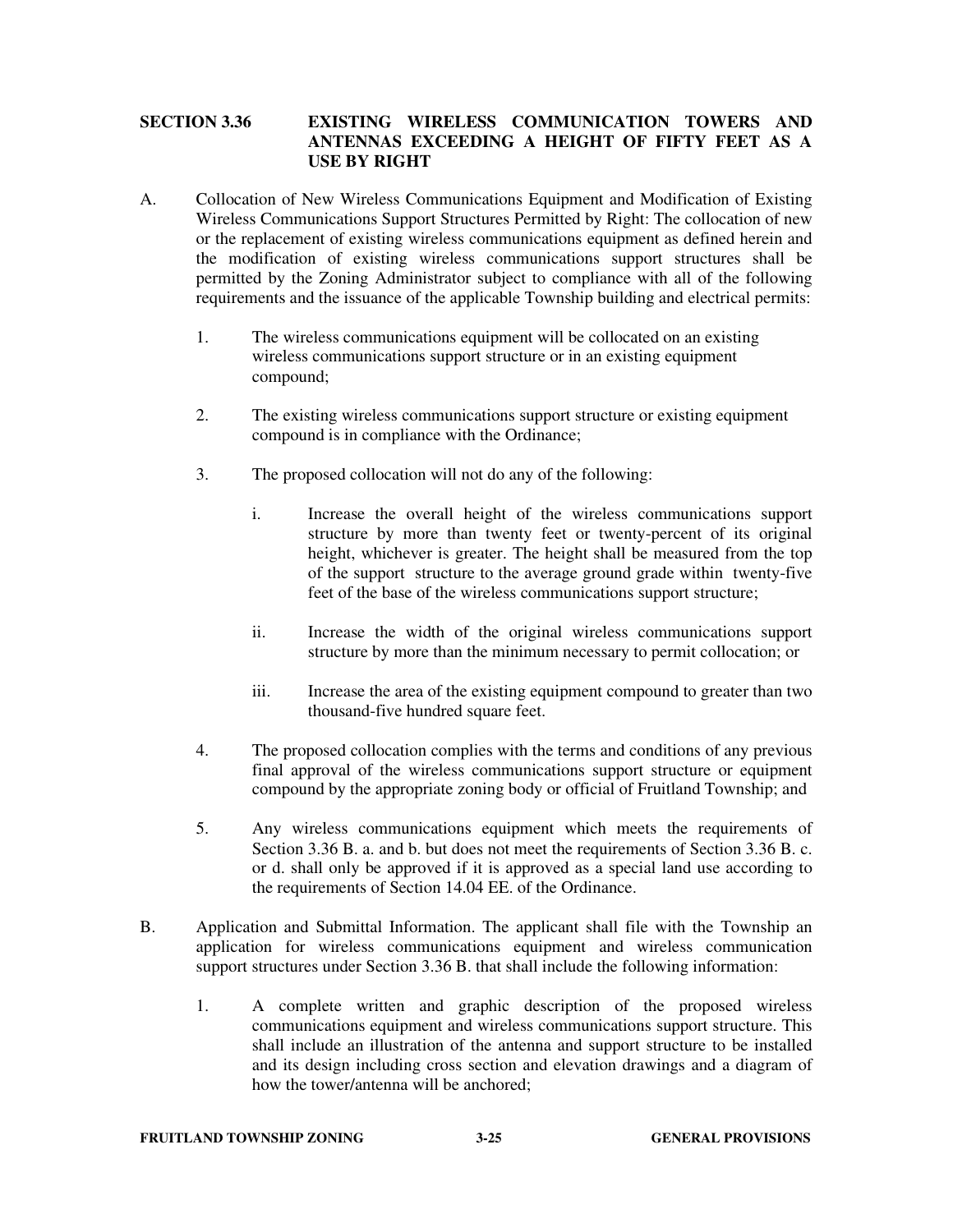- 2. A statement that the proposed wireless communications equipment and wireless communication support structure will be installed in accordance with the manufacturer's specifications and applicable Township codes. A set of drawings sealed by a professional engineer for the installation of the wireless communications equipment and wireless communications support structure shall also be provided;
- 3.A description of the tower ordinary maintenance program;
- 4.A decommissioning plan explaining the process to be undertaken by the applicant for tearing down the tower and removing all wireless communications equipment, materials and support structures and restoring the property so it can be used by a use permitted in that Zoning District;
- 5.Security measures including emergency contact personnel;
- 6.The applicant shall provide documentation that indemnity and insurance coverage exist for the wireless communications equipment and wire communications support structure in the event that damage or personal injury occurs or the provider abandons the wireless communications support structure. The specific dollar amount of the indemnity and insurance coverage shall be approved by the Township and the cancellation of such policy shall not be effective without the approval of the Township; and
- 7. All required fees shall be paid to the Township at the time of application.
- C.Site Plan Requirements. The applicant shall also file with the Township three copies of a site plan accurately drawn at a scale of not more than one inch equals one-hundred feet containing the following information unless specifically waived by the Zoning Administrator:
	- 1.The date on which the site plan was prepared as well as the name of the preparer;
	- 2.A north arrow and legal description of the property;
	- 3.The area and dimensions of property containing the tower and antenna including any area leased for the tower;
	- 4.A location map sufficient to show the character of the area surrounding the proposed antenna and the zoning and land use on adjacent properties;
	- 5.The height of the tower and antenna and its distance to all property lines;
	- 6.Any buildings or existing structures on the property;
	- 7.The distance to the closest building on adjacent property;
	- 8.The location of any overhead transmission lines on the site or on adjacent property which might be affected by the tower;